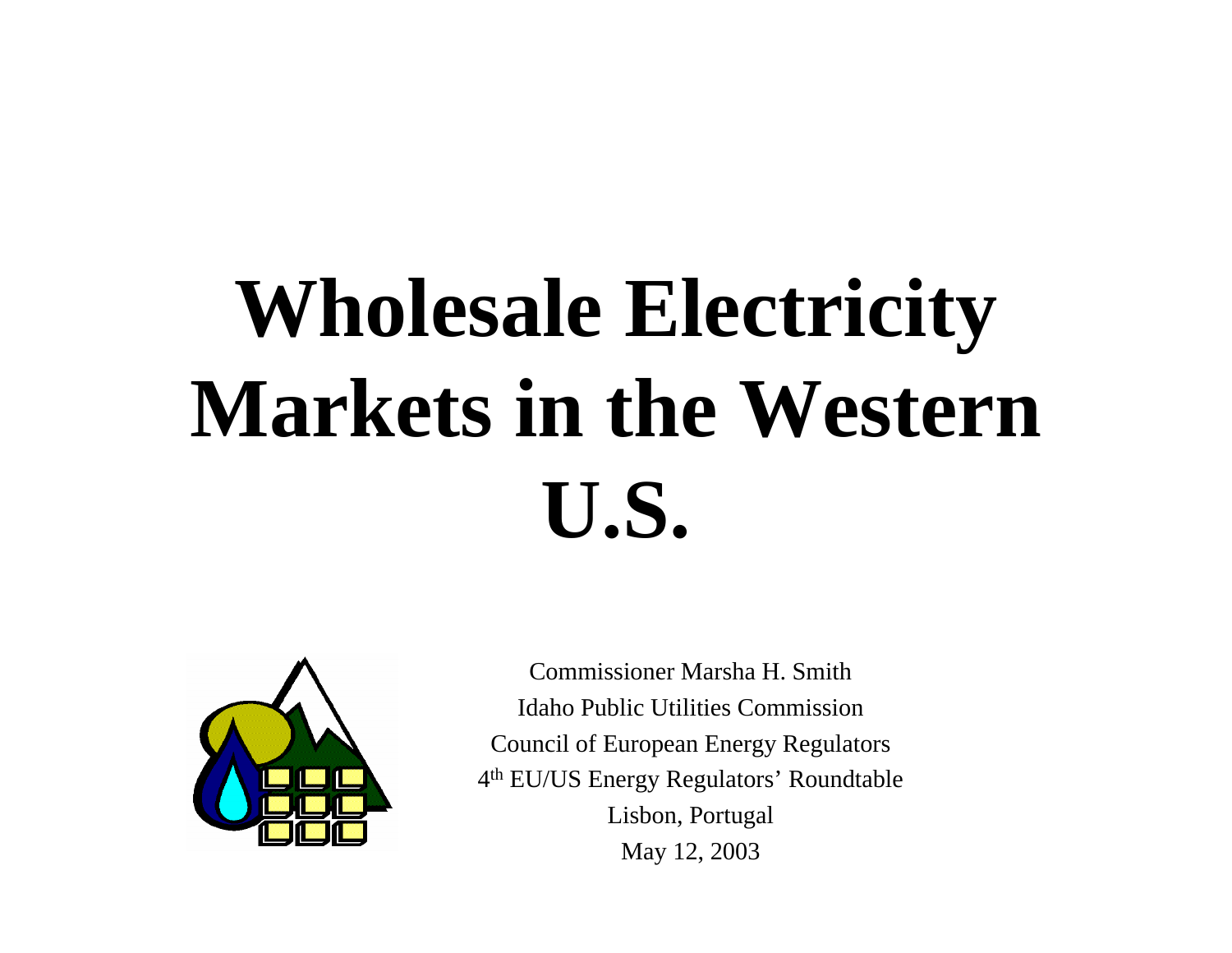### Western Interconnection (WI)

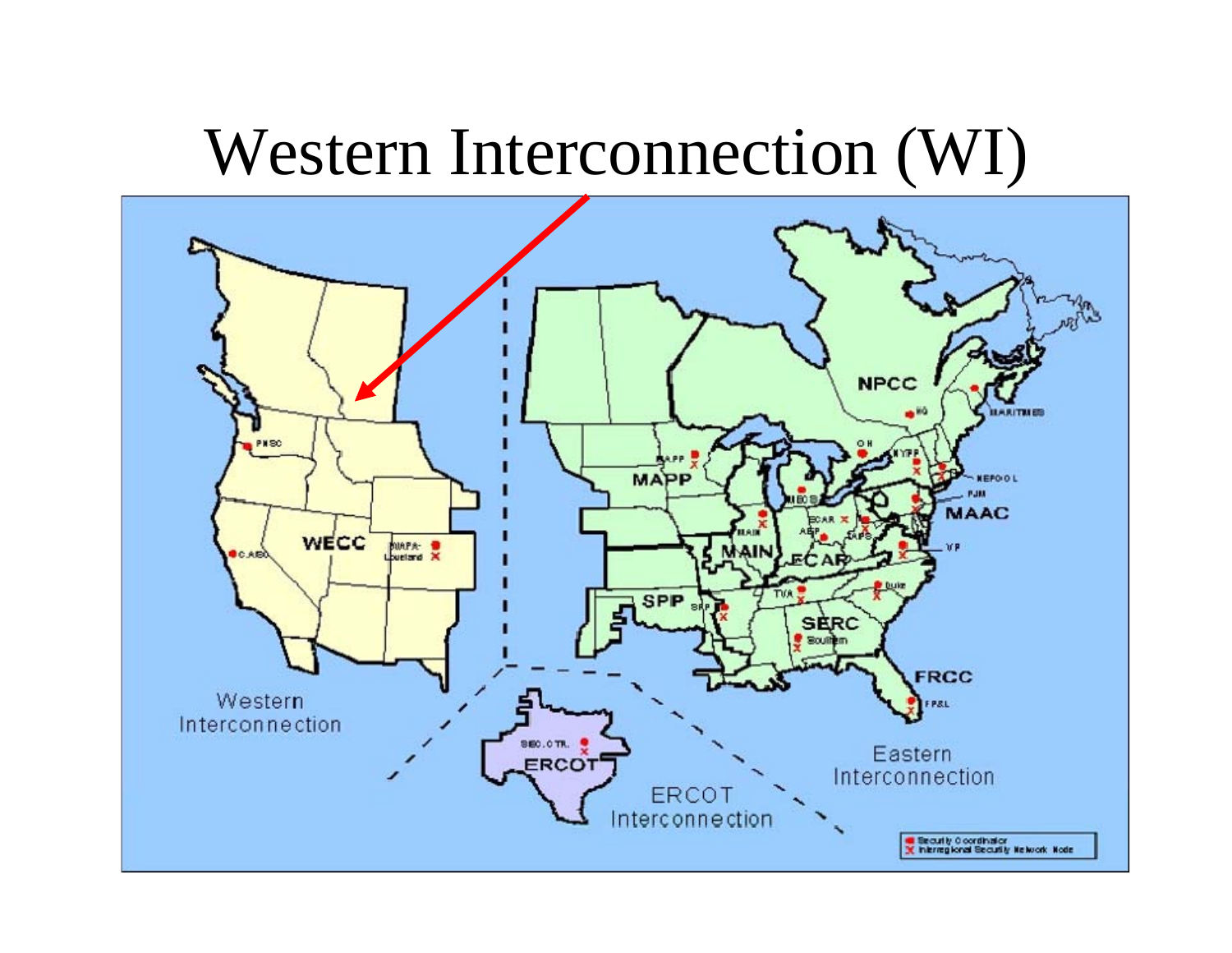# Standard Market Design Notice of Proposed Rulemaking

- SMD NOPR issued July, 2002
- Aim: reform Order 888 open access tariff, to standardize markets and eliminate remaining undue discrimination
- Mandatory for all IOUs (even if not in an RTO) and RTOs
- Extensive detail on market design and ITP requirements
- High level approach is like RTO West proposal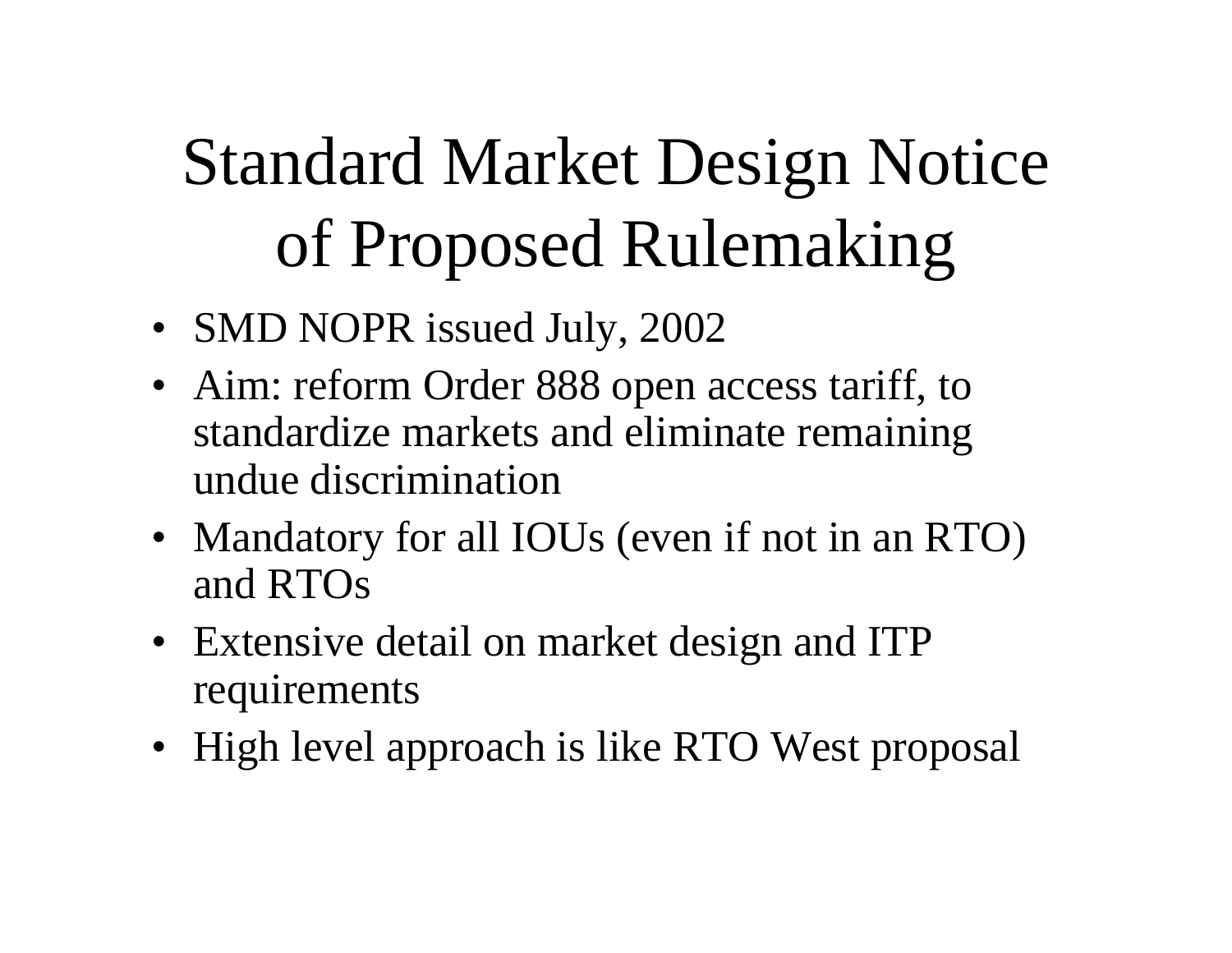### Wholesale Market Platform

- New White Paper issued April 28, 2003
- Still mandatory to join RTO or ISO, but implementation of certain features not required where costs outweigh benefits
- Allows phased-in implementation tailored to each region and that allows modifications that benefit customers in each region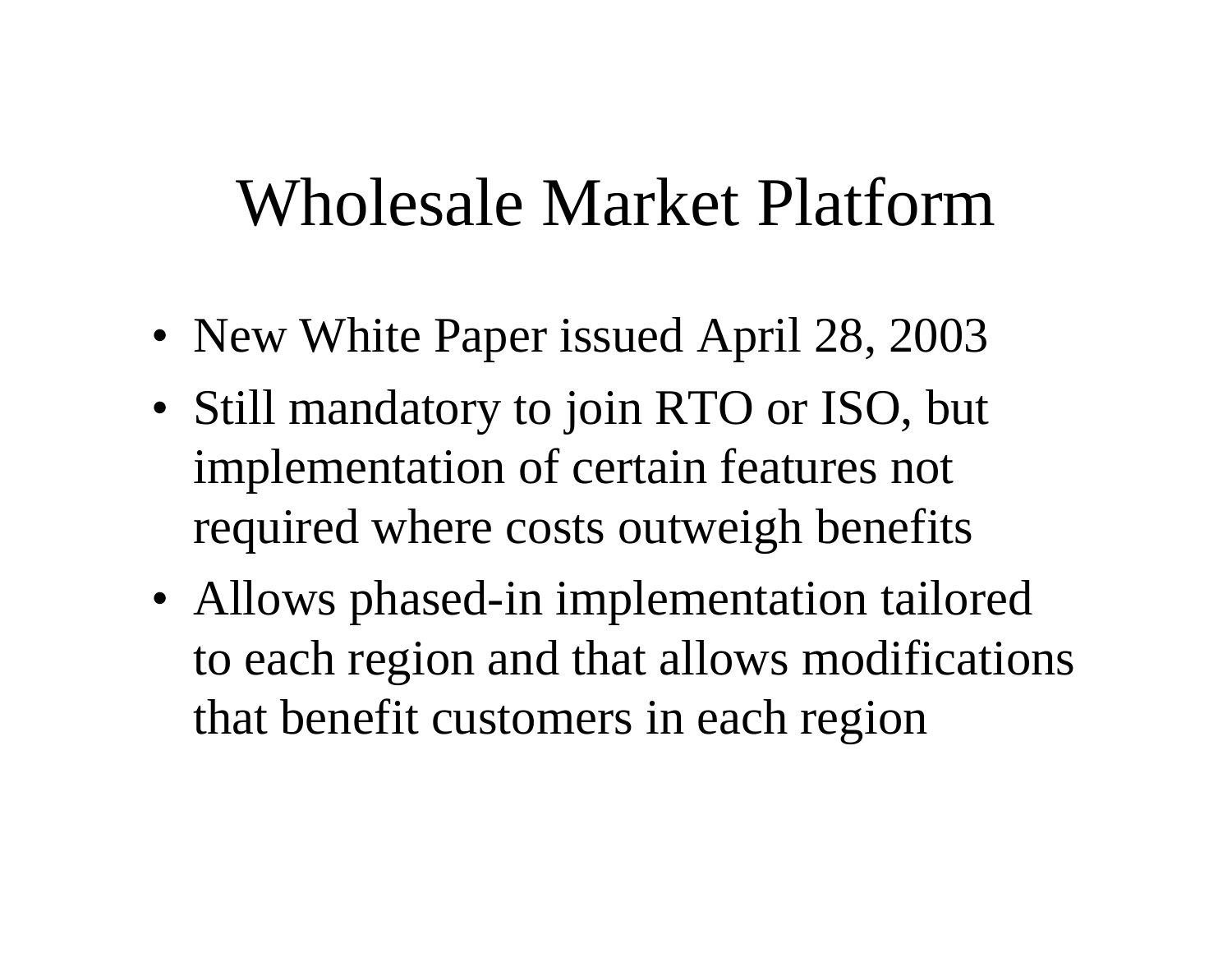## SMD Proposal – New Issues – 1

- Jurisdiction over bundled retail sales
	- Requires vertically integrated utility without retail access to take service for bundled retail sales under SMD tariff
	- Same service for retail load as for wholesale load
	- Big change from Order 888 tariff, which had special conditions for "native load"
	- Prior to SMD, FERC did not assert jurisdiction over bundled retail sales, but only over unbundled sales (i.e., where state had allowed retail access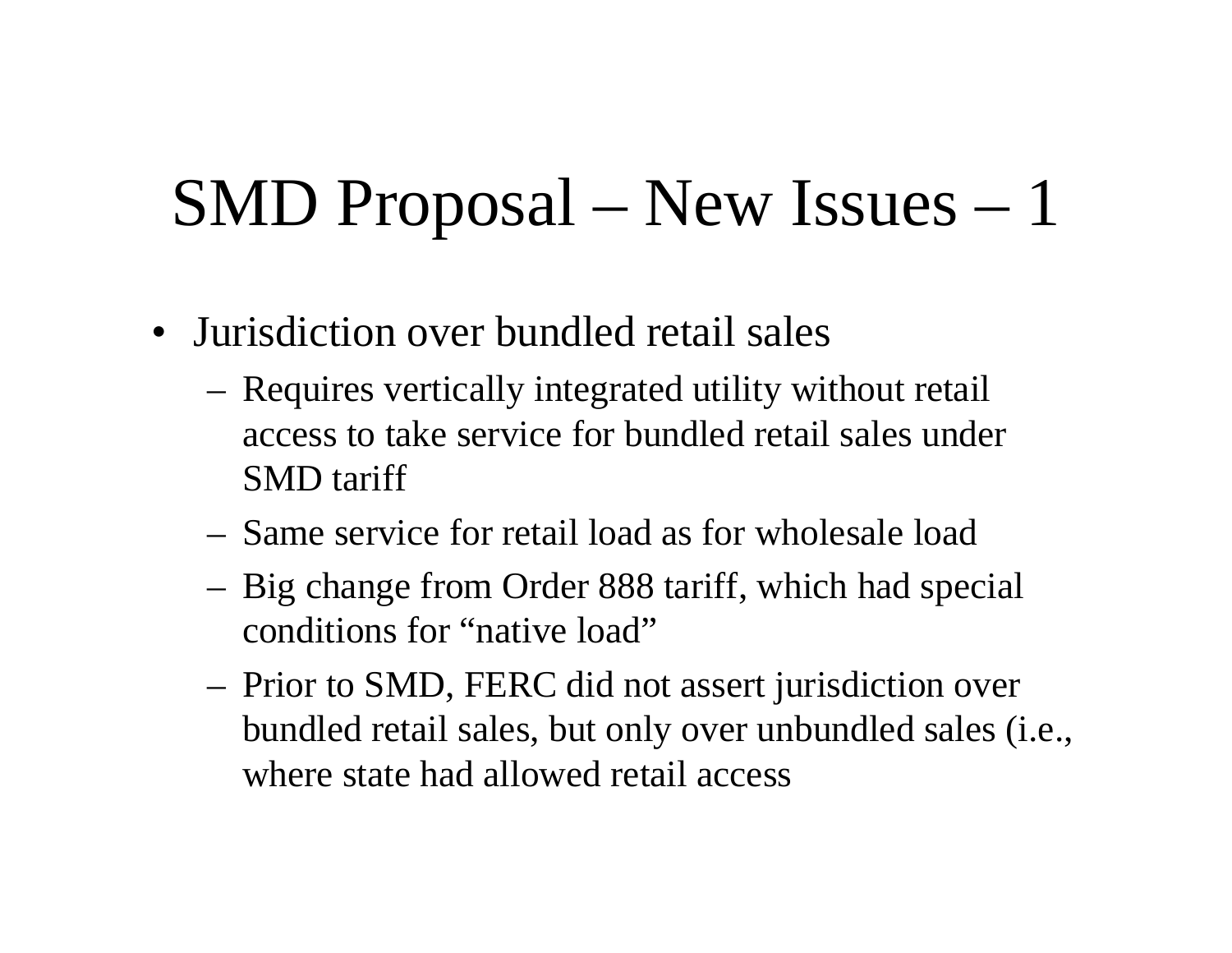### Wholesale Market Platform -1

- FERC will not assert jurisdiction over transmission component of bundled retail service
- Non-price terms and conditions (e.g. reviewing capacity and scheduling service) will be under FERC jurisdiction
- Such terms will apply on a "not unduly discriminatory basis, with appropriate protection of native load customers.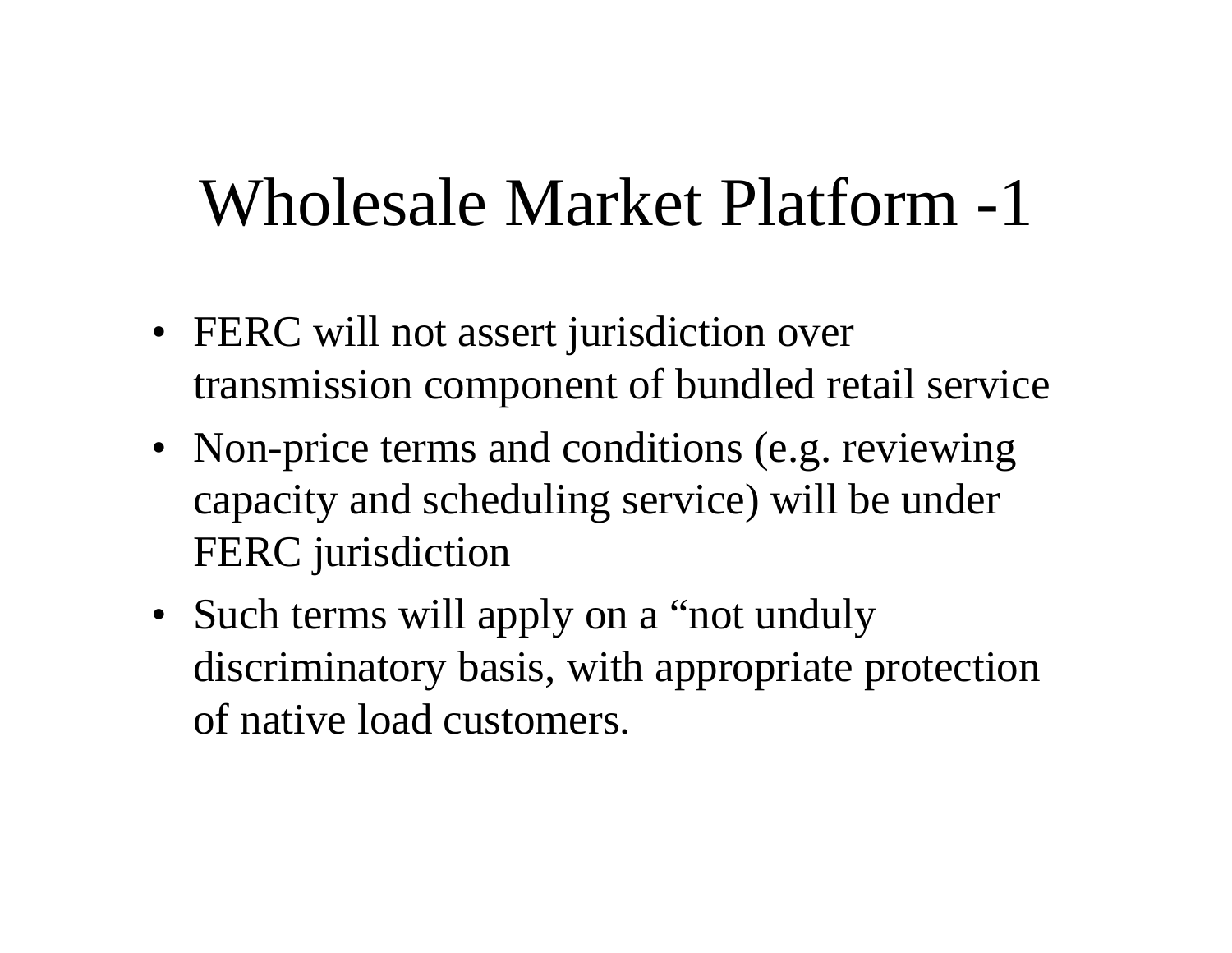## SMD Proposal – New Issues – 2

- Resource adequacy requirement
	- Enforced by ITP, aims to ensure adequate generation or demand response to avoid shortages
- Market power mitigation strategy
	- Combination of resource adequacy requirement, price caps and automatic mitigation mechanisms
	- Aim to avoid repetition of 2000-2001 Western market problems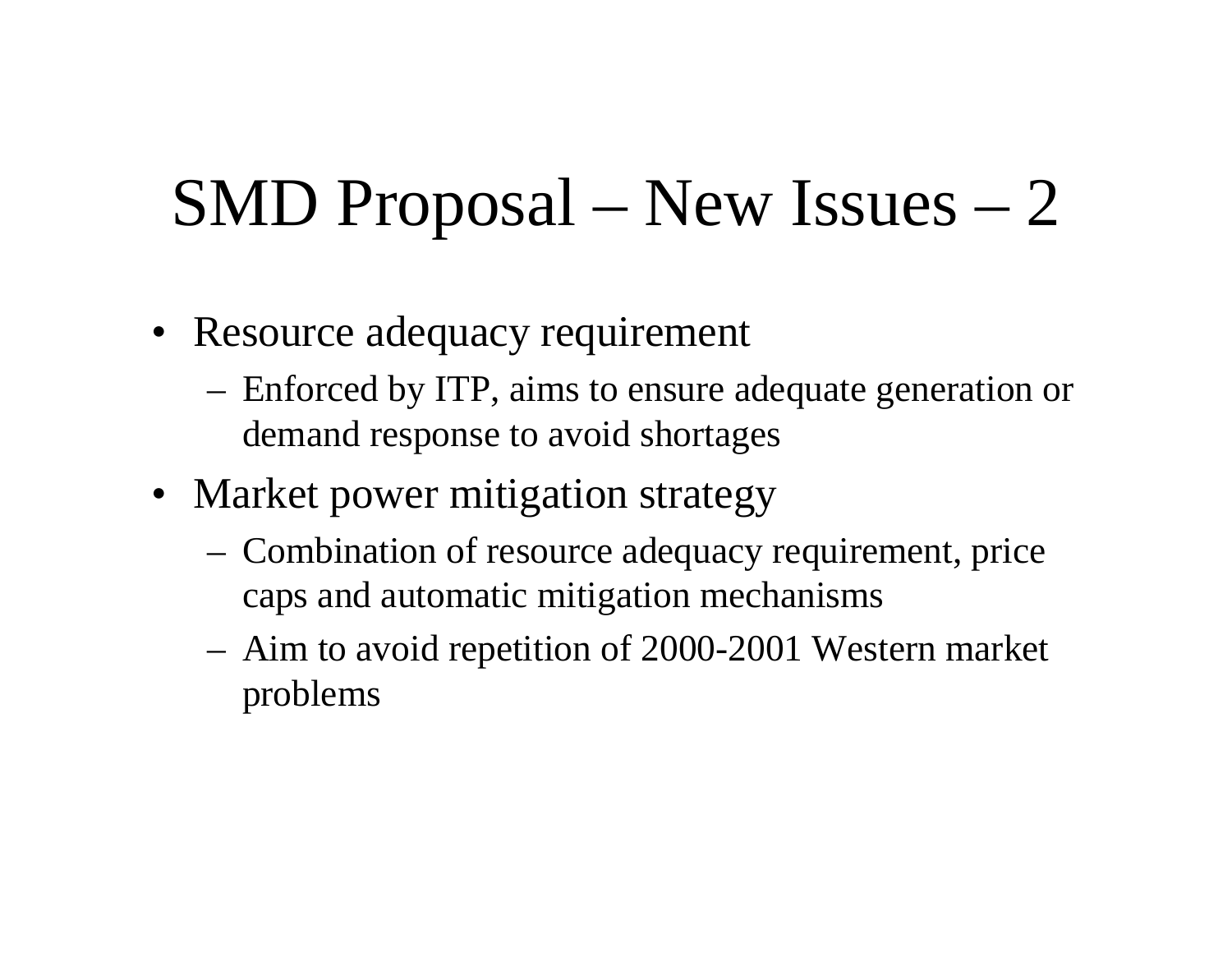### Wholesale Market Platform - 2

- Does not include a minimum level of resource adequacy, but RTO still responsible to plan for transmission expansion via regional state committee
- Market monitoring and mitigation now coupled, new tariff must include appropriate measures to mitigate market power and clear rules for market conduct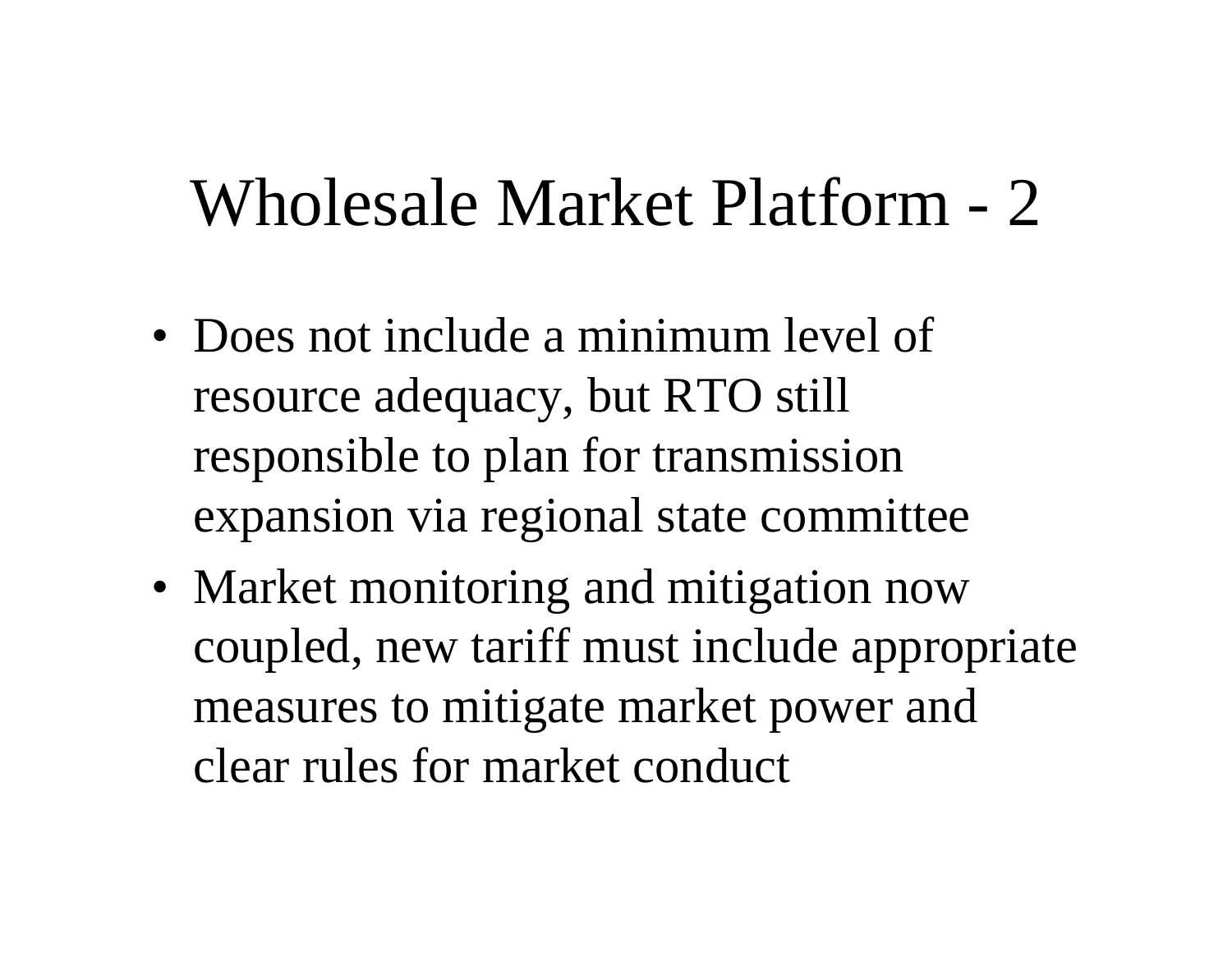## Differences that make a difference for the West

- Water -- the most important
- Other physical differences
- Institutional differences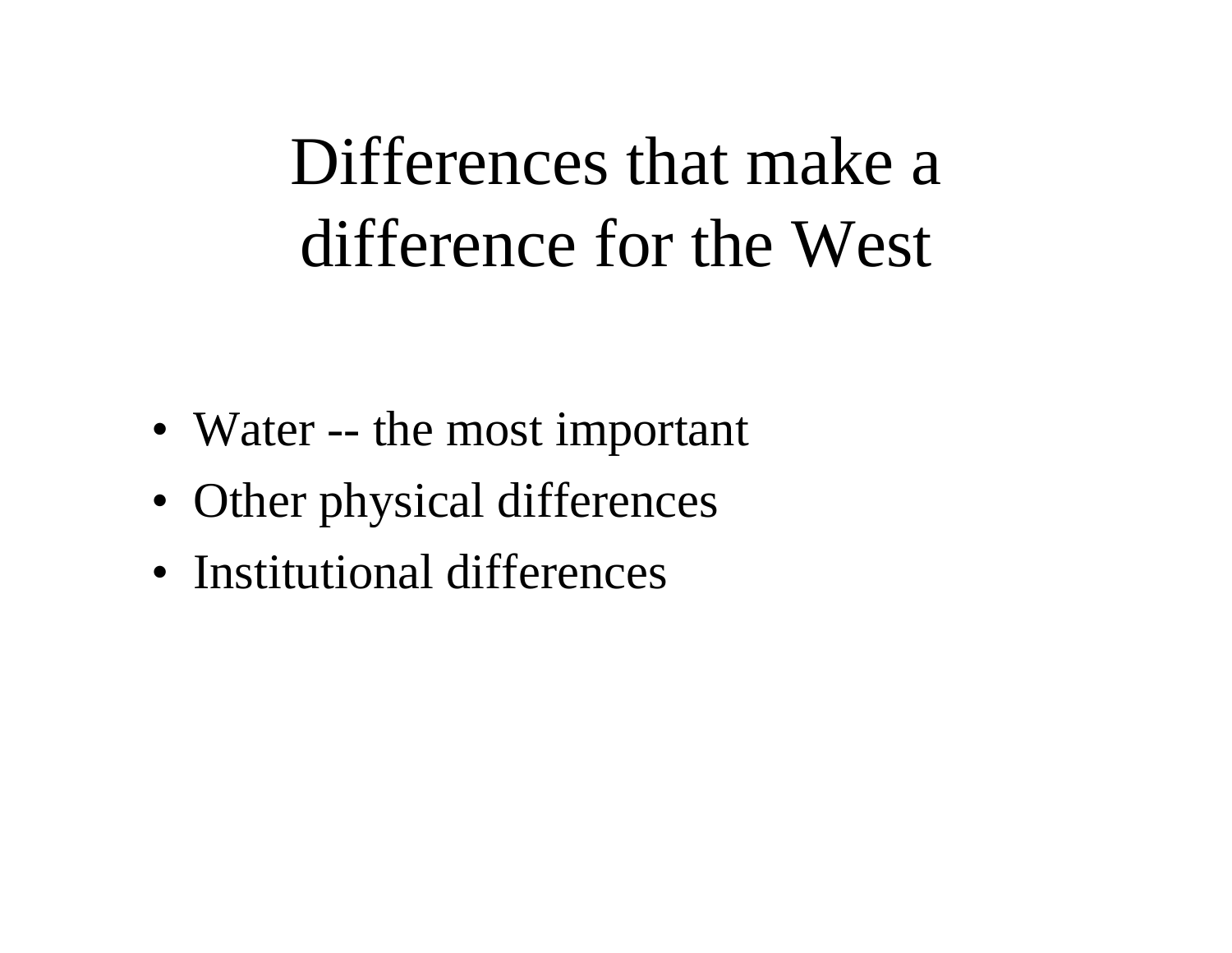## The West IS water (or lack of it)

- •FIRST, SOME PICTURES
- WECC is the West
- Columbia River is the Northwest
- •THEN, SOME WORDS
- As Mark Twain had it: "Water is for fighting, whisky is for drinking. "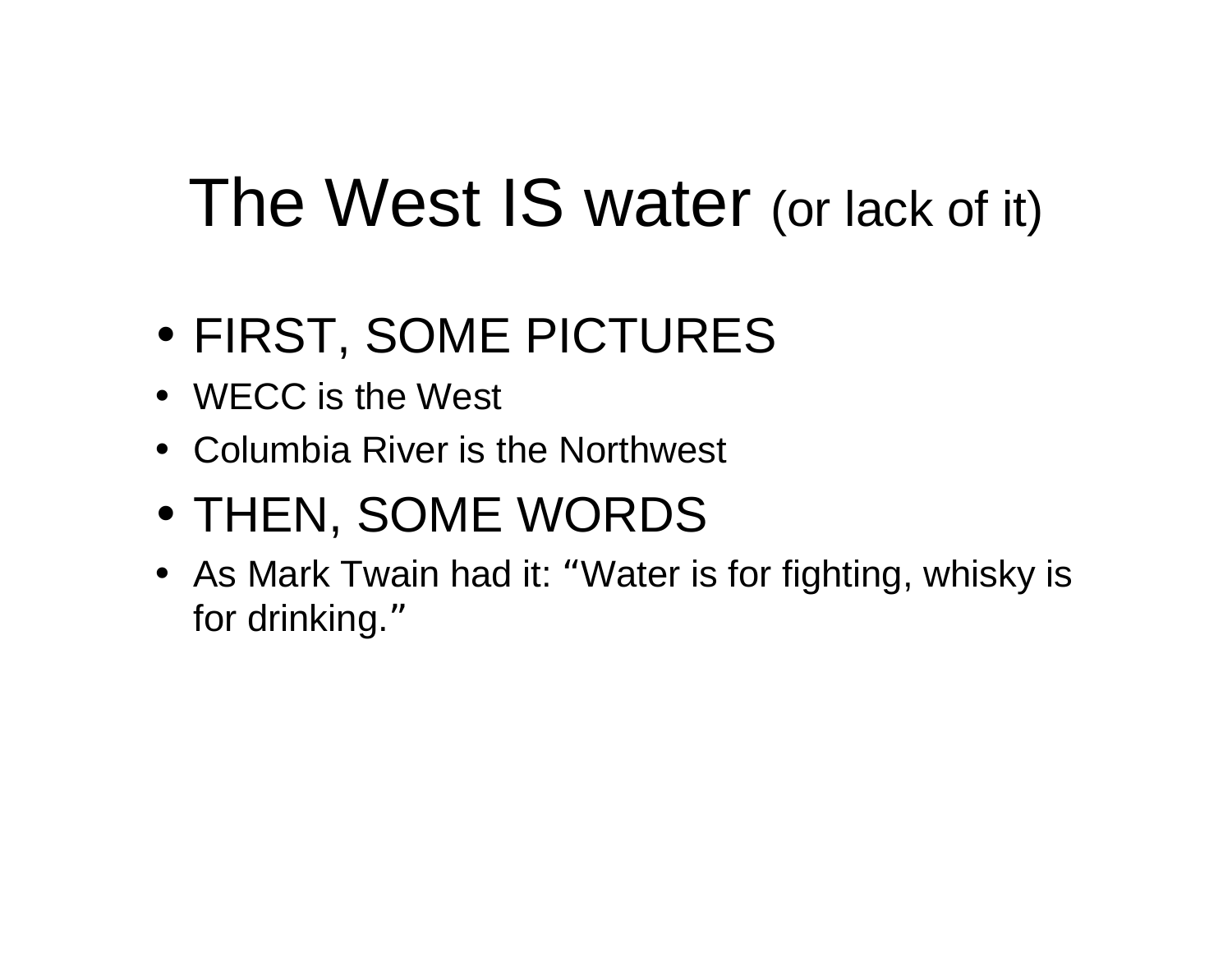#### Lifeblood of the Northwest

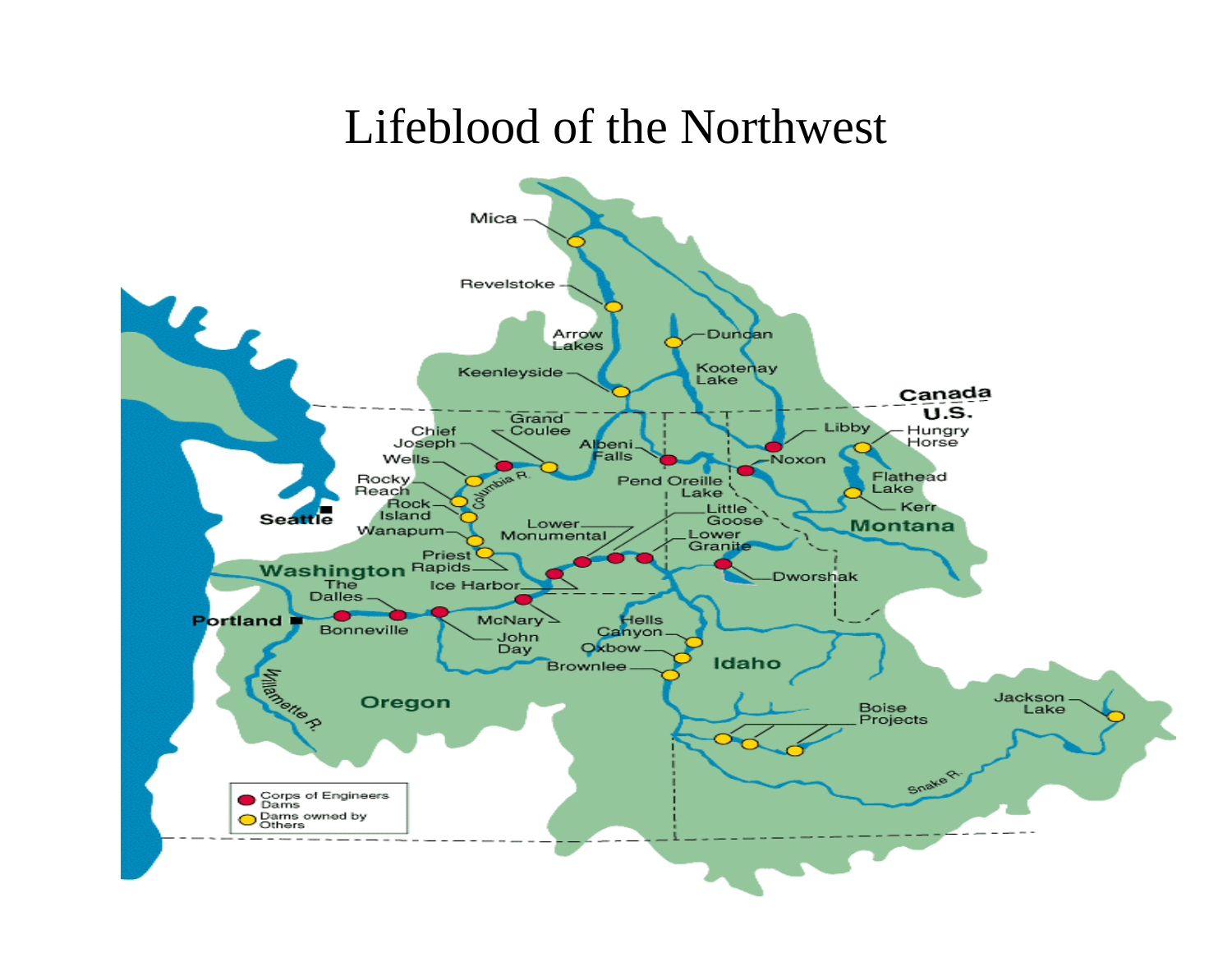## Comparing West to EU

- Population
	- 71 million West
	- 375 million EU
- Area
	- 4.662 million square kilometers West
	- 3.130 million square kilometers EU
- Countries
	- 14 U.S. states, 2 Canadian provinces, 1 Mexican state -West
	- 15 member states -EU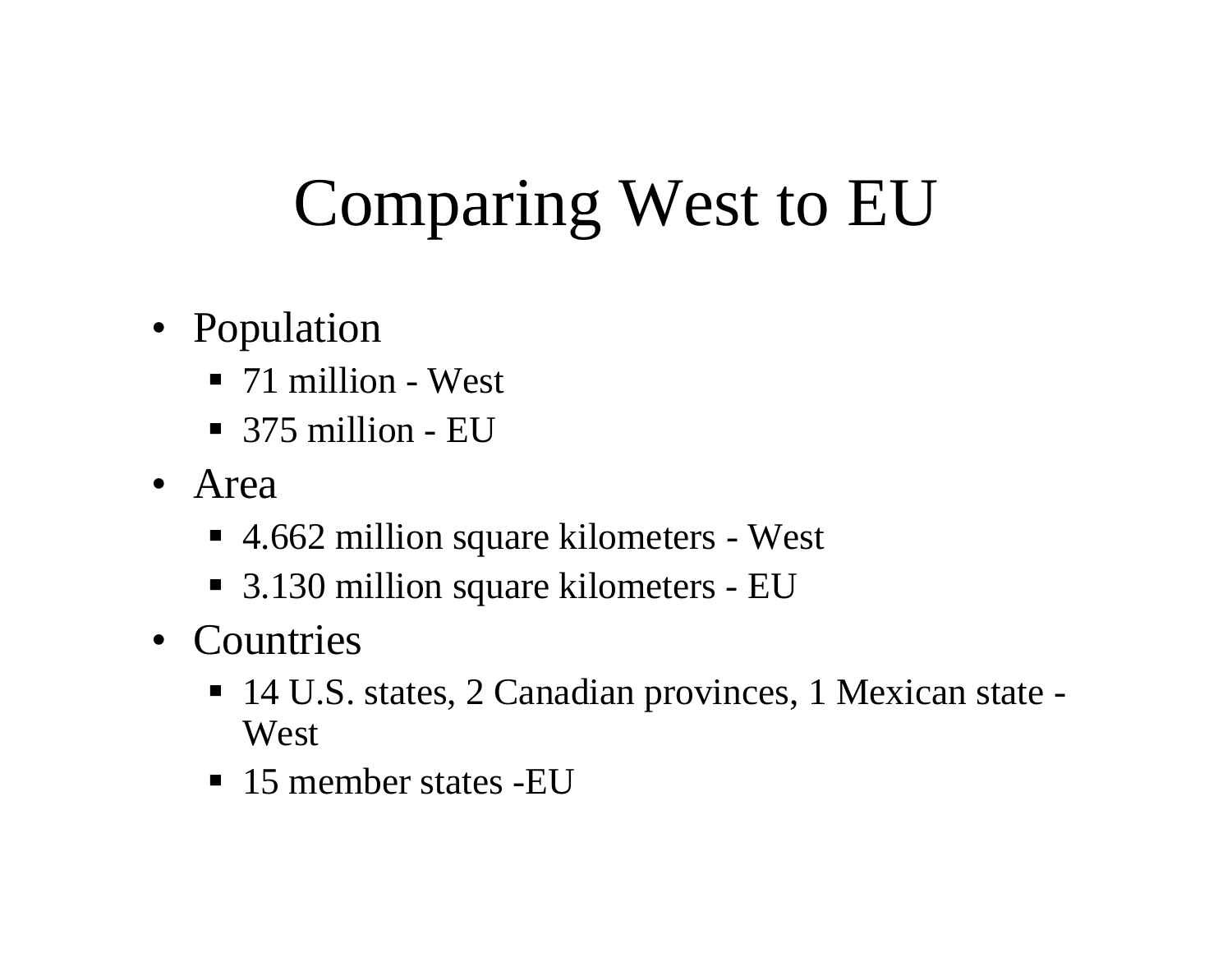### Western Interconnection Is BIG

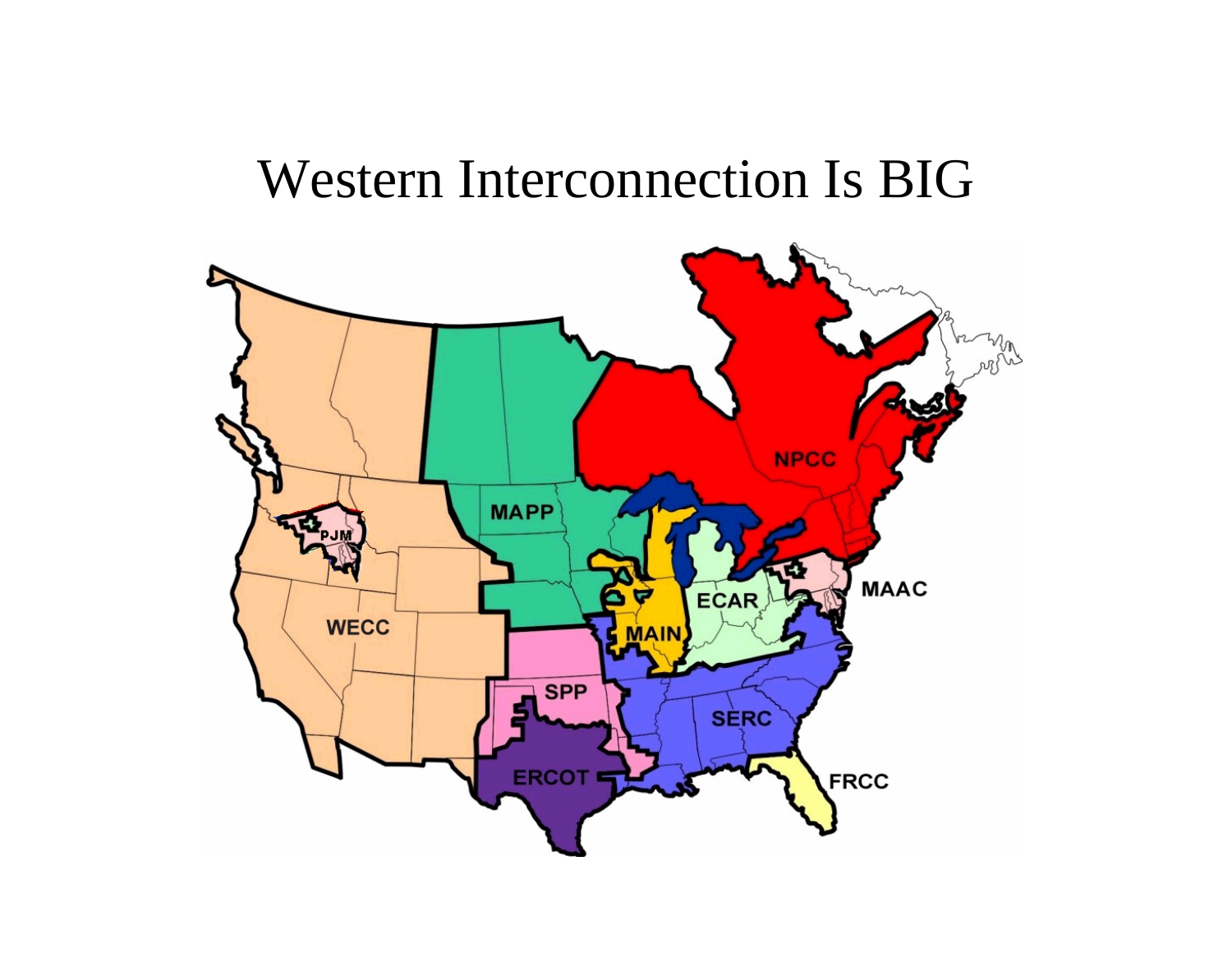### Western Interconnection Trades Widely

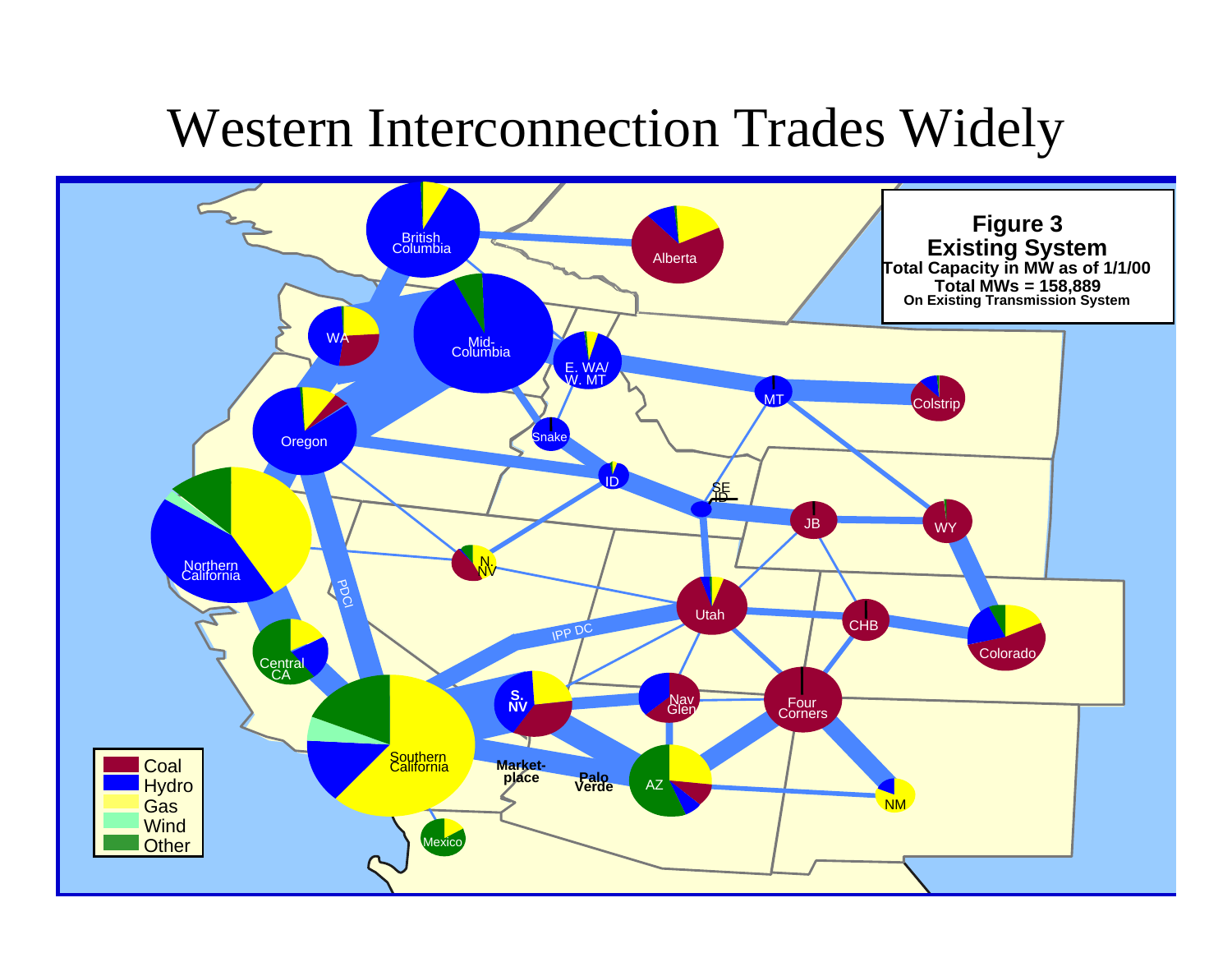#### Physical Differences 1

| <b>FEATURE</b>                            | Northwest/West                                               | East/MidAtlantic                                       |
|-------------------------------------------|--------------------------------------------------------------|--------------------------------------------------------|
| <b>Population Density</b>                 | Low $(53 \text{ persons/sq. mi.})$                           | High $(126 \text{ persons/sq} \cdot \text{mi.})$       |
| <b>Major Generation</b><br>Location       | Remote from load centers                                     | Close to load centers                                  |
| <b>Generation Type</b>                    | Mainly hydro (60% in<br>NW, 35-40% overall)                  | Mainly thermal                                         |
| <b>Transmission Systems</b>               | Radial and long<br>(hundreds of miles) (.4)<br>miles per MW) | Integrated and shorter<br>$(.16 \text{ miles per MW})$ |
| <b>Transmission Reliability</b><br>Limits | Stability-limited                                            | Thermal-limited                                        |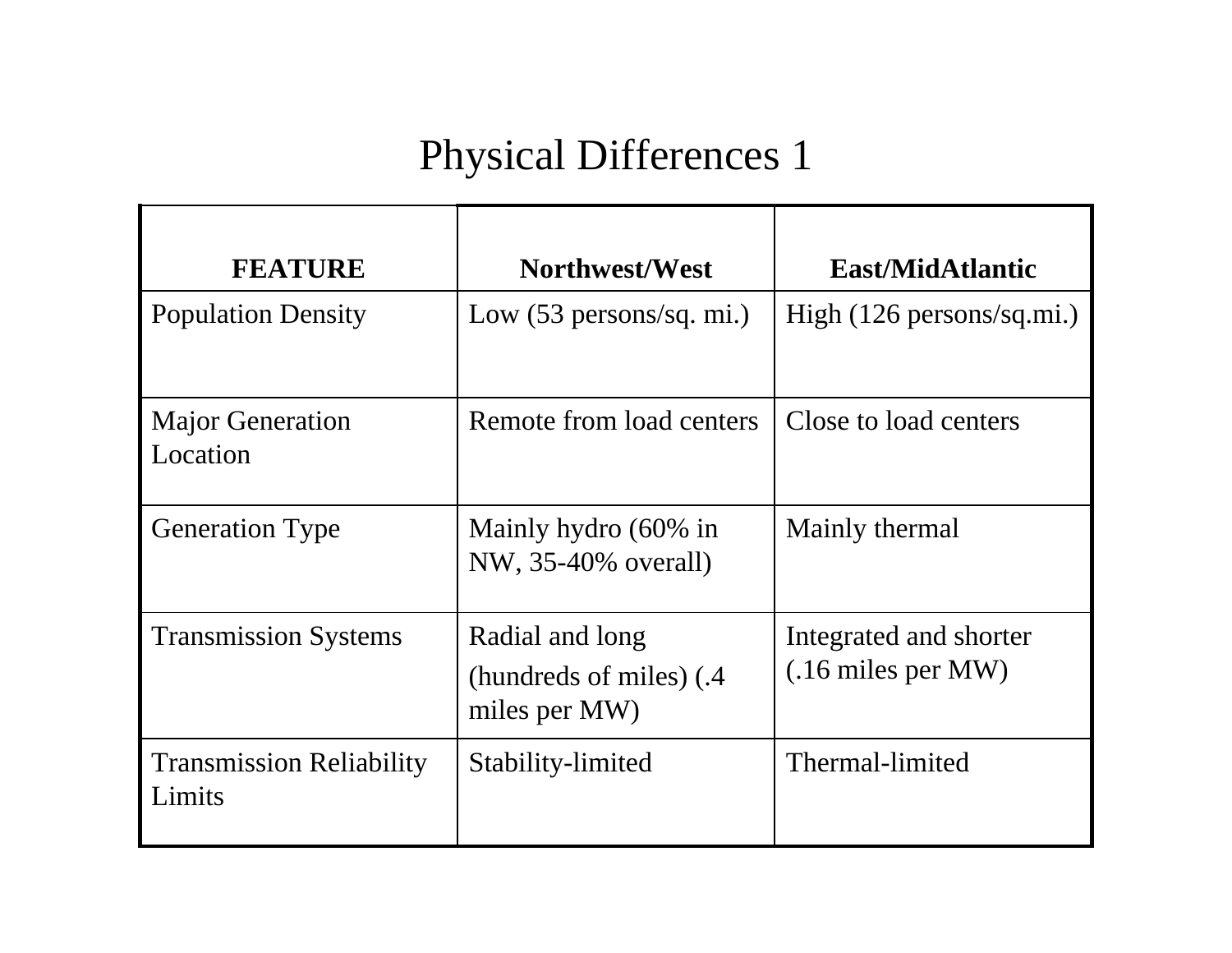#### Physical Differences 2

| <b>FEATURE</b>                                                           | Northwest/West                                             | <b>East/MidAtlantic</b>                                               |
|--------------------------------------------------------------------------|------------------------------------------------------------|-----------------------------------------------------------------------|
| <b>System Limits and Time</b><br><b>Horizon for Resource</b><br>Adequacy | Energy-limited (water).<br>Time horizon months to<br>years | Capacity-limited<br>(generator output). Time<br>horizon hours to days |
| <b>System Dispatch</b>                                                   | "Loose" power pool (no<br>central dispatch)                | "Tight" power pool<br>(central dispatch)                              |
| Load-Following                                                           | Mainly hydropower                                          | Mainly thermal plants                                                 |
| <b>Plant Dispatch Flexibility</b>                                        | Coordinated hydropower<br>very flexible (minutes)          | Unit commitment (day or<br>more ahead of time)                        |
| <b>Plant Relations</b>                                                   | Necessarily cooperative                                    | Competitive                                                           |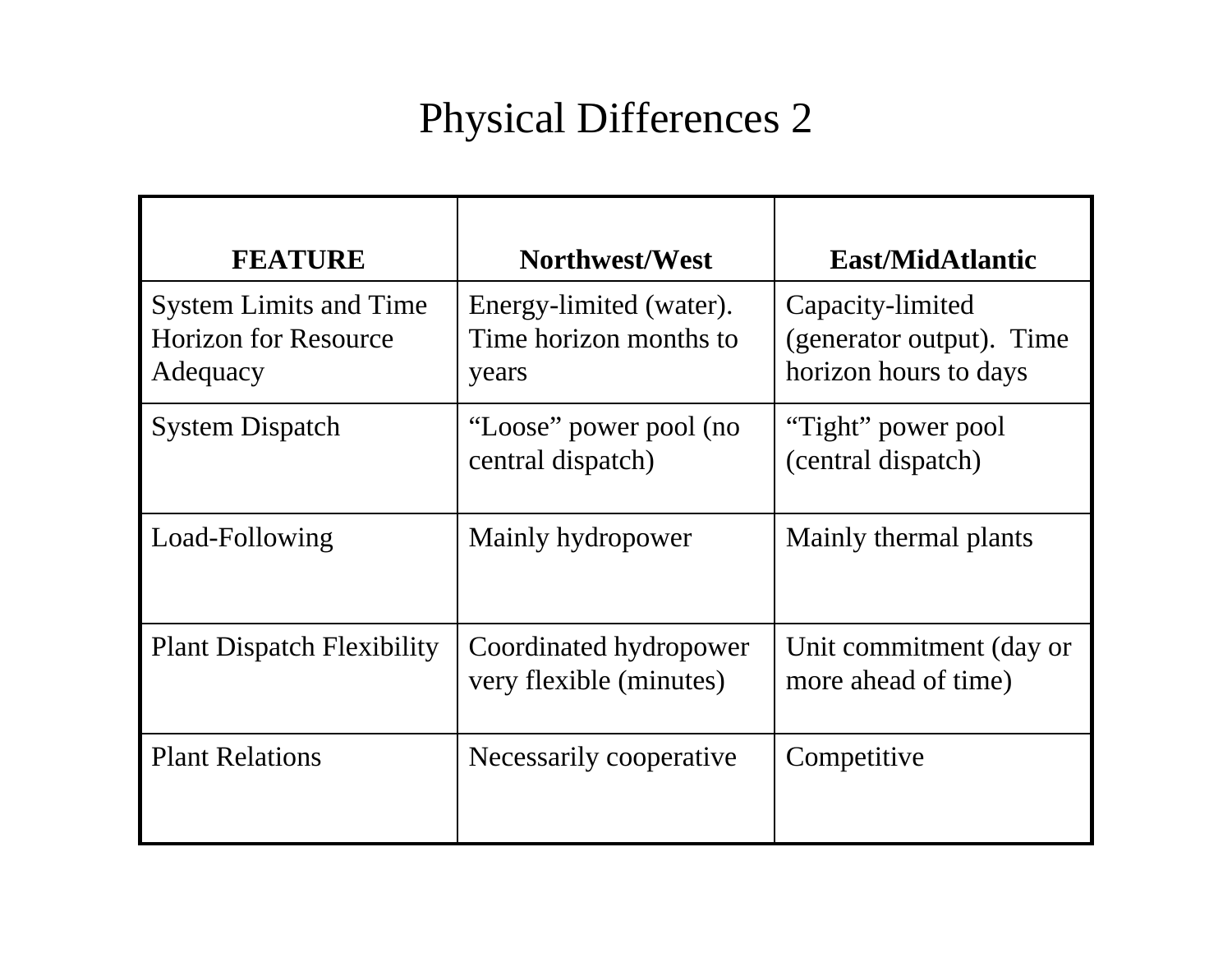#### Physical Differences 3

| <b>FEATURE</b>                                  | Northwest/West                                                                                      | East/MidAtlantic                                     |
|-------------------------------------------------|-----------------------------------------------------------------------------------------------------|------------------------------------------------------|
| <b>Fuel Dedication</b>                          | Multiple dams use the<br>same water                                                                 | Single plants with their<br>own fuel sources         |
| Fuel Uses (and associated<br>legal constraints) | Multiple uses: power,<br>irrigation, barging,<br>fisheries, flood control,<br>recreation, treaties) | Single use: electricity                              |
| <b>Transmission Congestion</b>                  | Rarely seen as a problem                                                                            | Often requires<br>remediation through<br><b>TLRs</b> |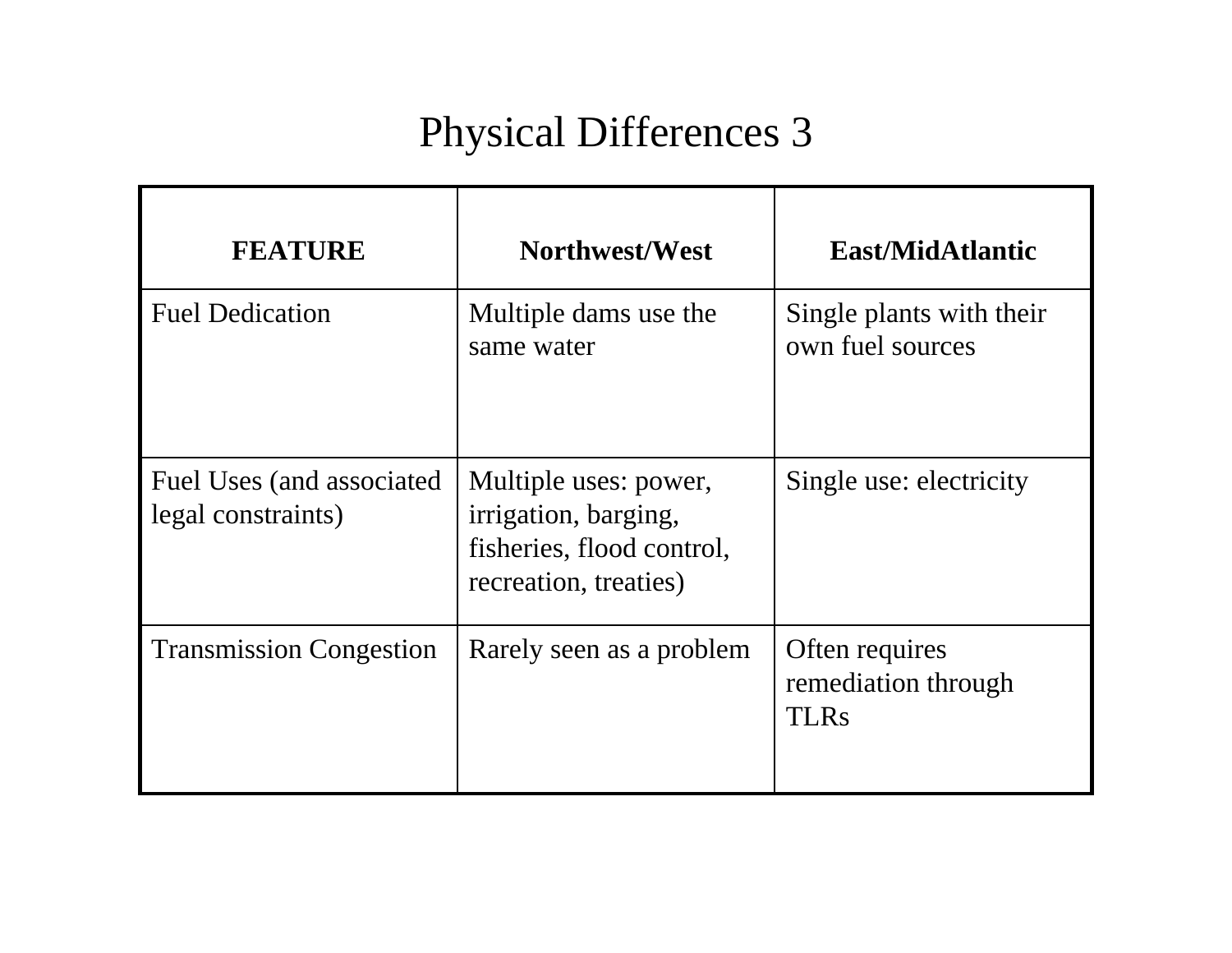### **The Choice The Choice**



**..OR..**

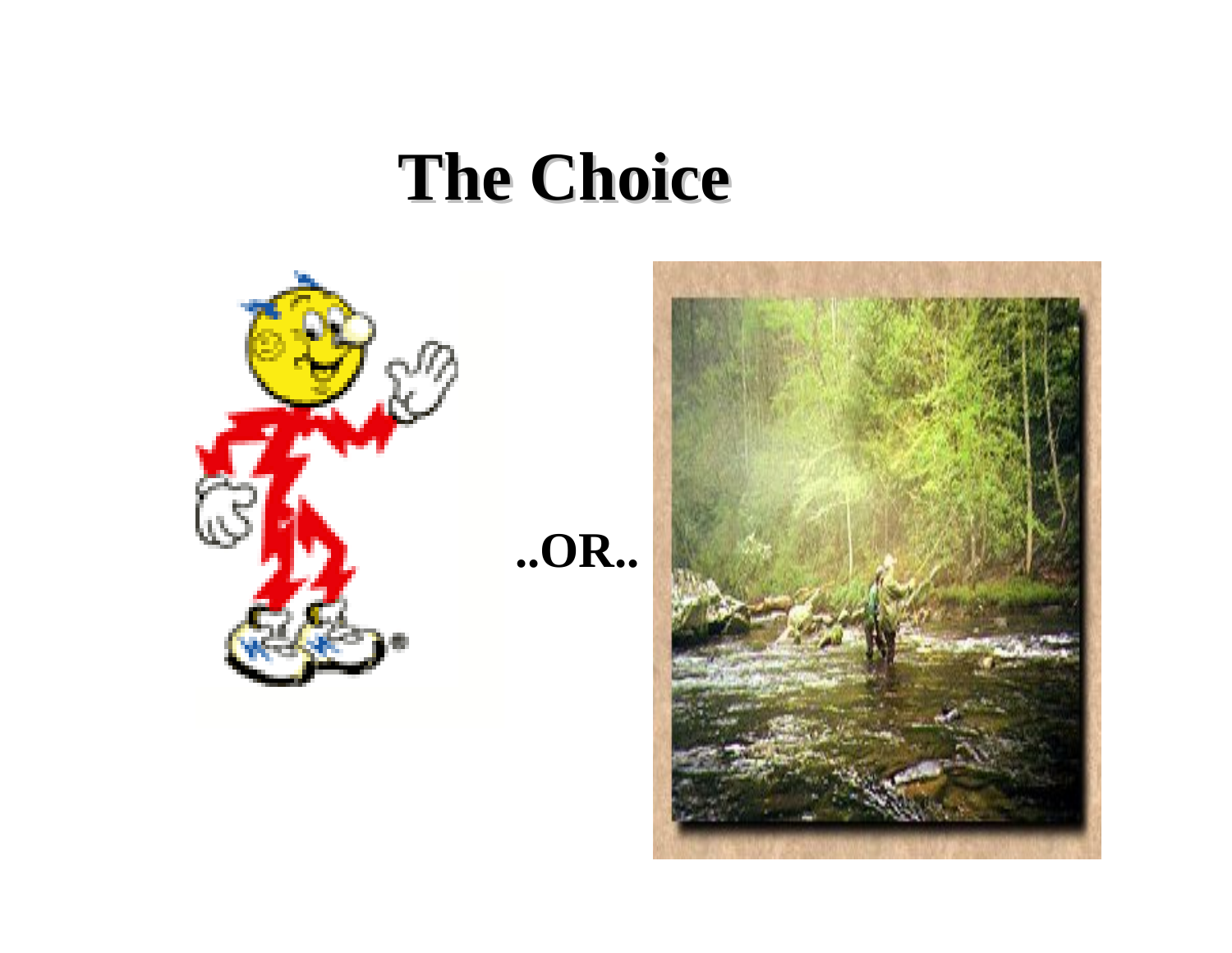### *With apologies to Wm. Shakespeare, With apologies to Wm. Shakespeare*

**Power OR water: that is the question. Whether 'tis nobler in a dysfunctional wholesale market To ignore the slings and arrows of fish advocates, Or to wield demand-response measures against outrageous prices, And by curtailing, obviate supply deficiencies.**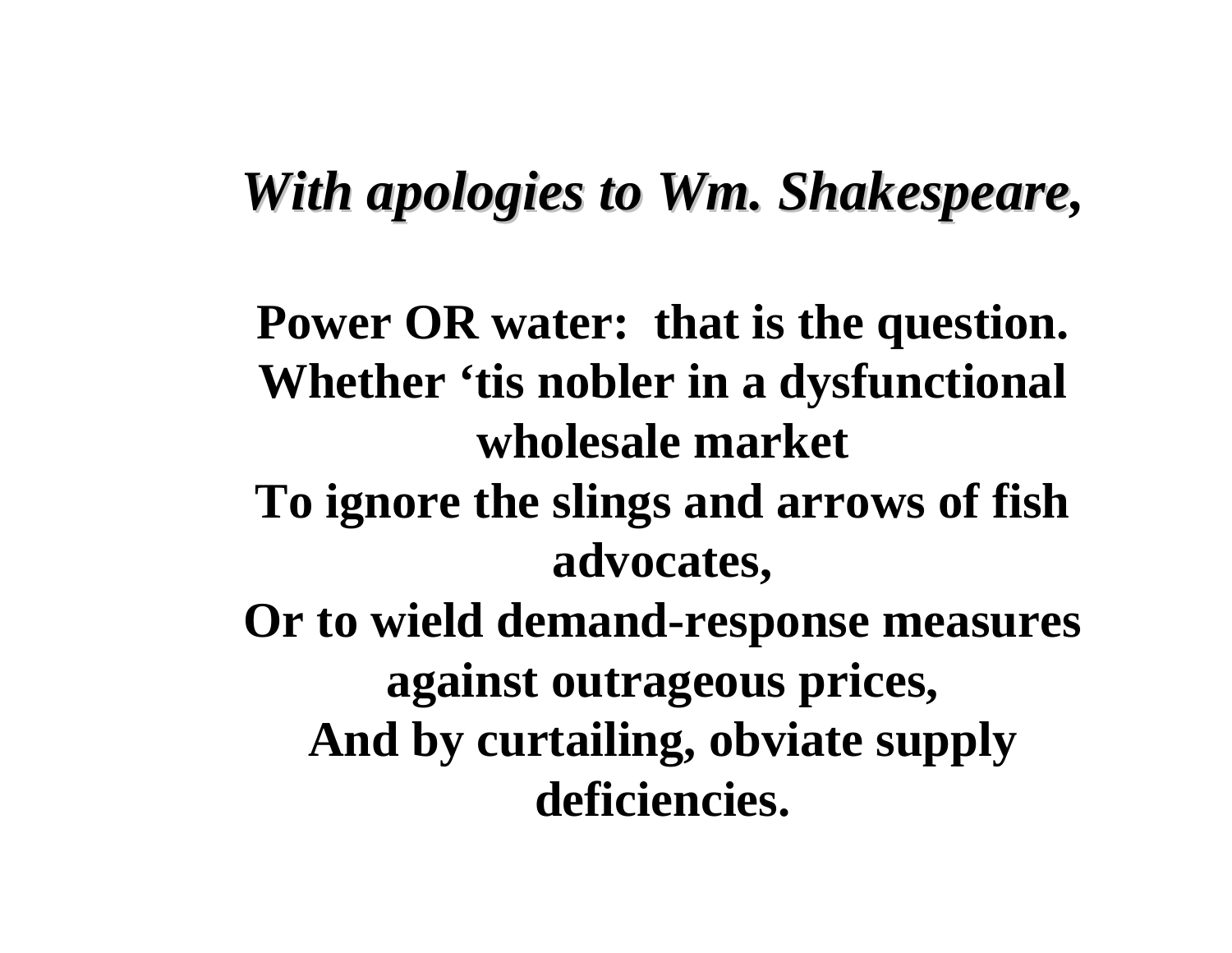#### Institutional Differences 1

| <b>FEATURE</b>                                               | Northwest/West                           | <b>East/MidAtlantic</b>                |
|--------------------------------------------------------------|------------------------------------------|----------------------------------------|
| <b>Transmission Ownership</b>                                | Mixed public/private<br>(80% federal)    | Mainly private                         |
| <b>Plant Ownership</b>                                       | Majority public                          | Mainly private                         |
| <b>Retail Utility Structure</b>                              | Mainly vertically<br>integrated          | Mainly unbundled with<br>retail access |
| <b>Retail Utility Ownership</b><br>(percentage of customers) | One-third public; WA is<br>$60\%$ public | Mainly private                         |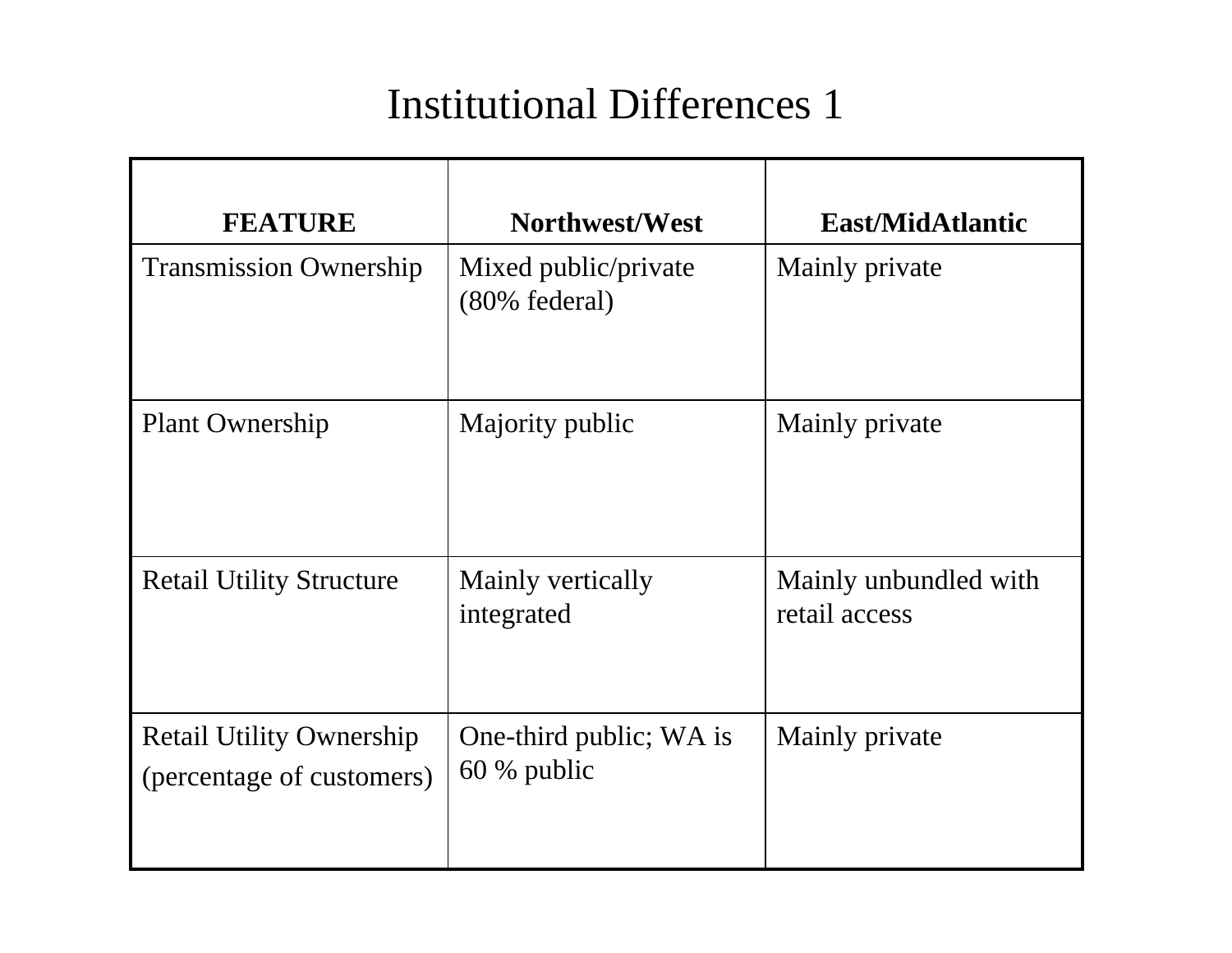#### Institutional Differences 2

| <b>FEATURE</b>                  | Northwest/West                                                                                                         | East/MidAtlantic        |
|---------------------------------|------------------------------------------------------------------------------------------------------------------------|-------------------------|
| <b>Federal Land Ownership</b>   | Substantial (54% of all<br>federal land is in 11 states<br>$-MT$ at 28% is the<br>lowest, NV at 83%, ID at<br>$63\%$ ) | Minimal                 |
| <b>Resource Planning</b>        | <b>Regional Planning</b><br>Councils too numerous to<br>mention – Westwide and<br>regional                             |                         |
| <b>Retail Electricity Rates</b> | Less than US average<br>(despite huge temporary<br>rate increases to cover<br>Perfect Storm of 2000-01)                | Greater than US average |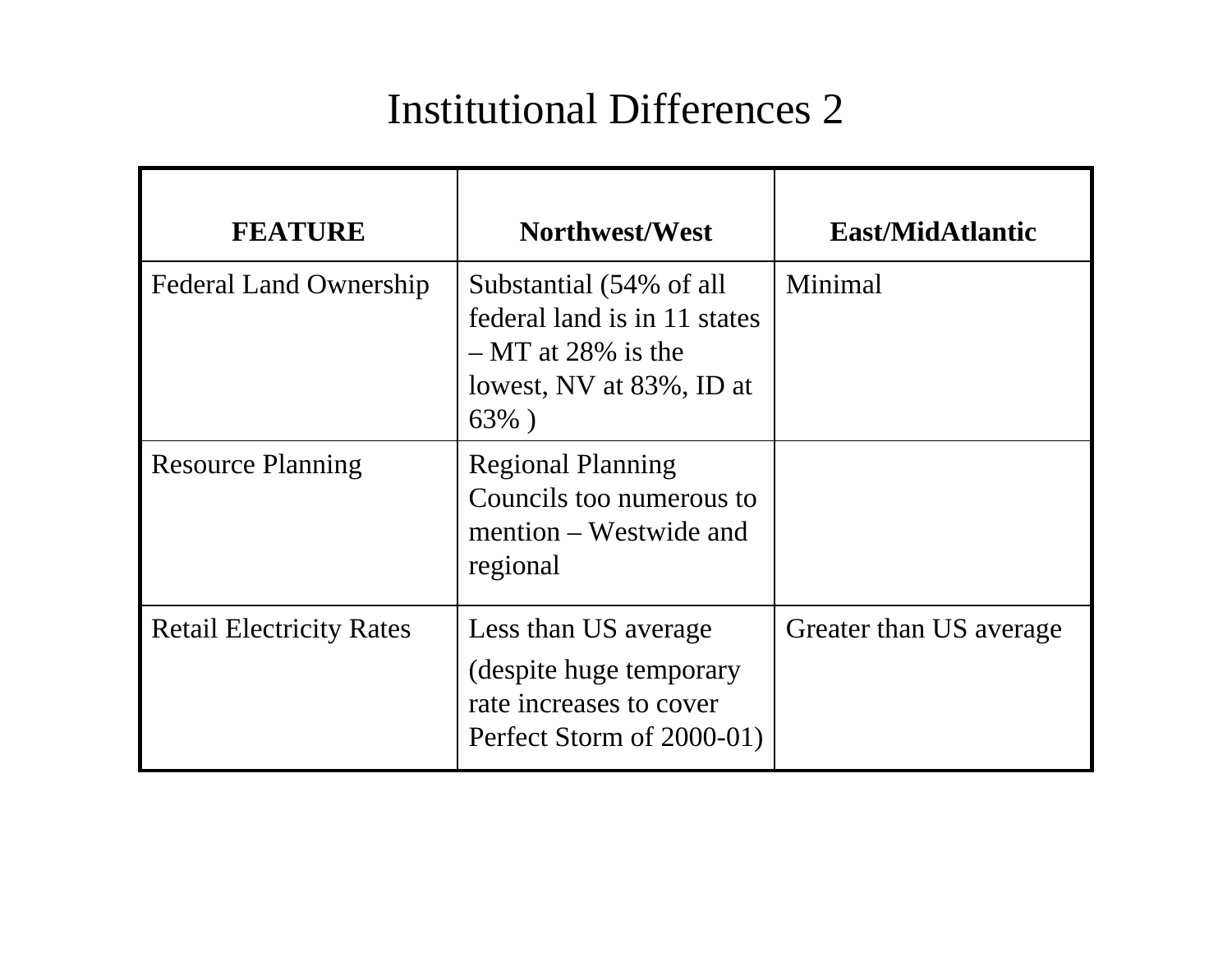



Note: Map includes service territories of transmission-dependent utilities.

This map is available to EEI electric company members at http://www.eei.org/products/rto/maps/rto\_map.pdf (PDF) or rto\_map.ppt (PowerPoint) © 2003 Edison Electric Institute. Service territory data source: POWERmap, 2nd quarter 2002 release, © Platts, a Division of the McGraw Hill Companies.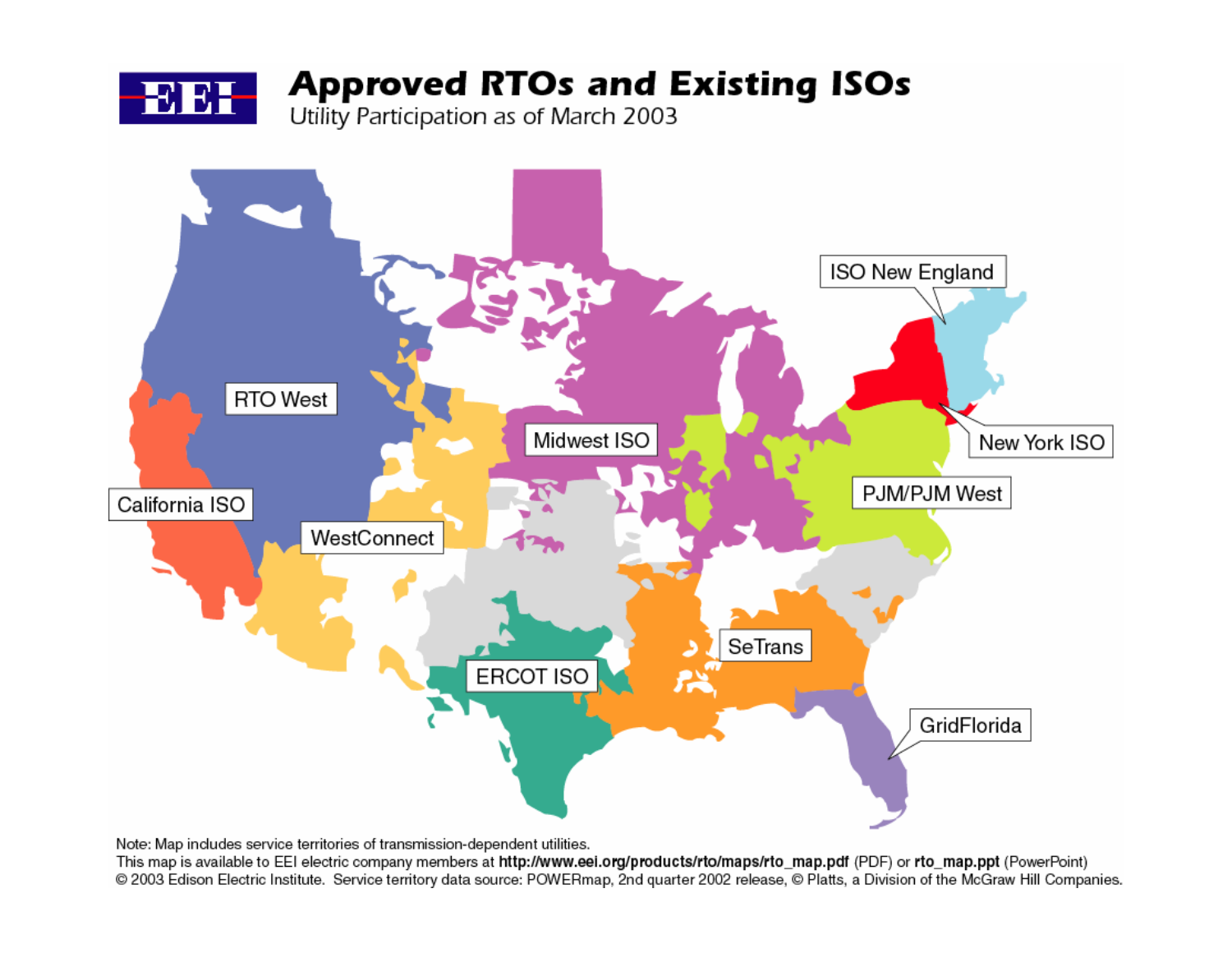#### **Existing California ISO and Proposed Existing California ISO and Proposed RTOs in the West RTOs in the West**

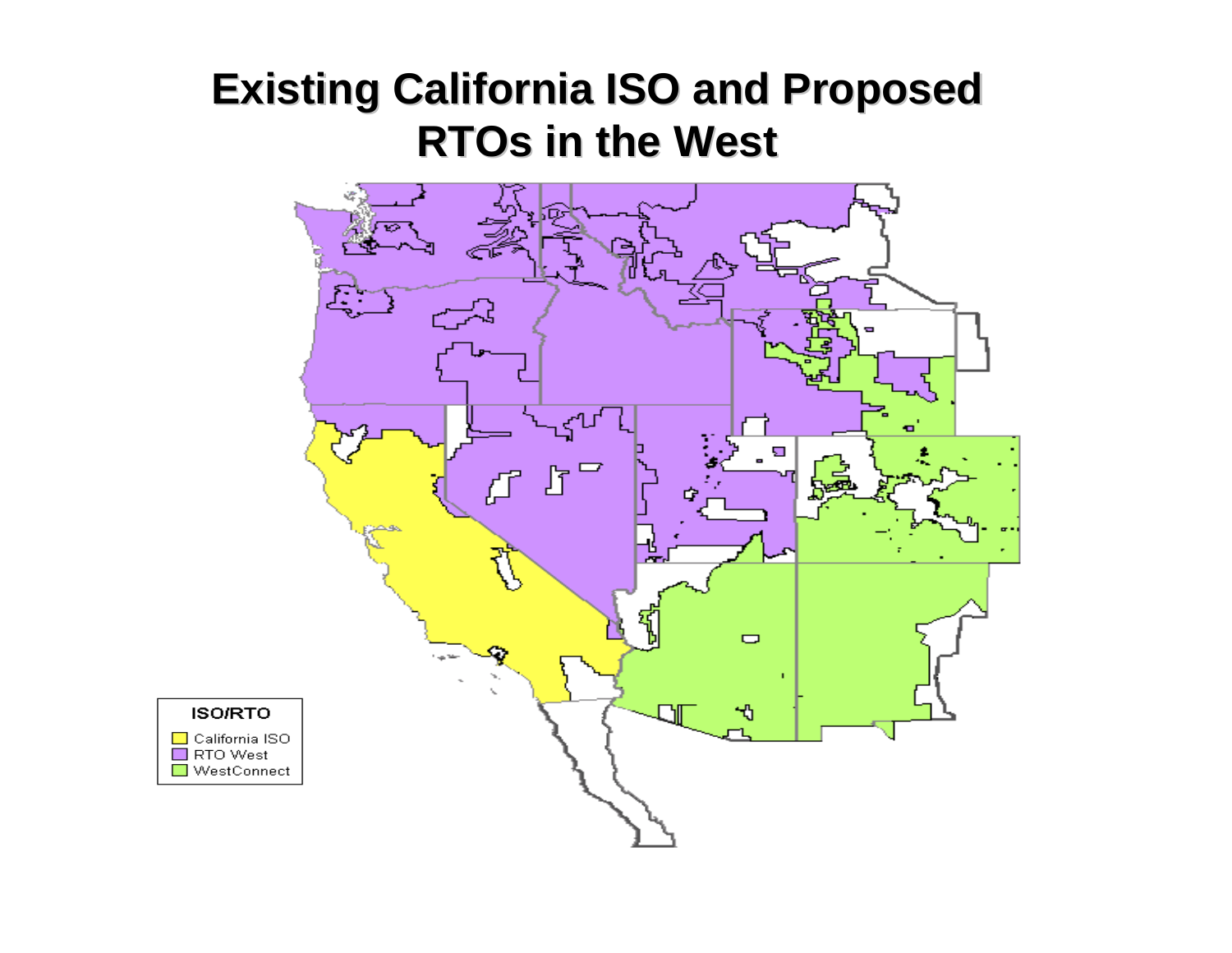### **Organization Chart Organization Chart**

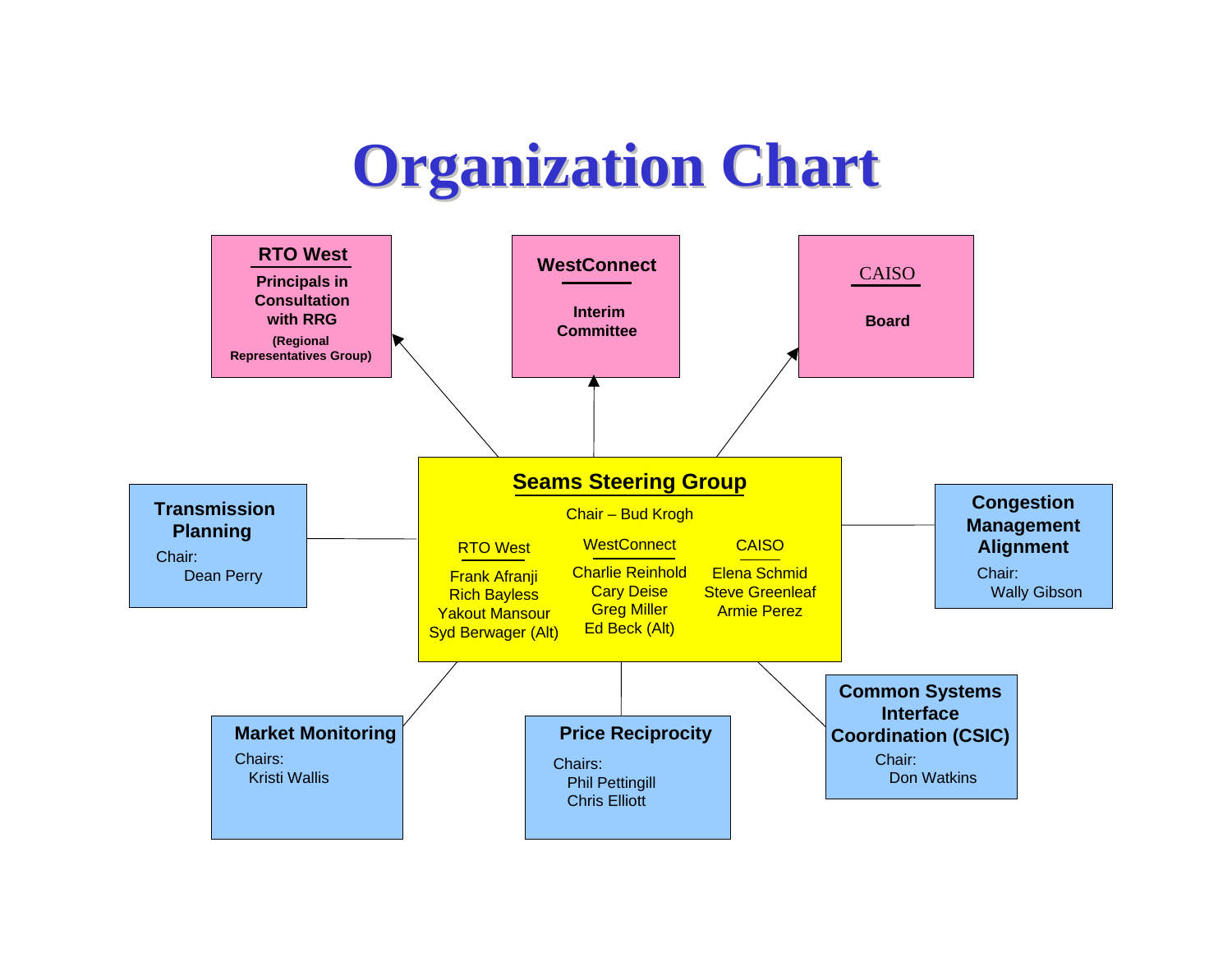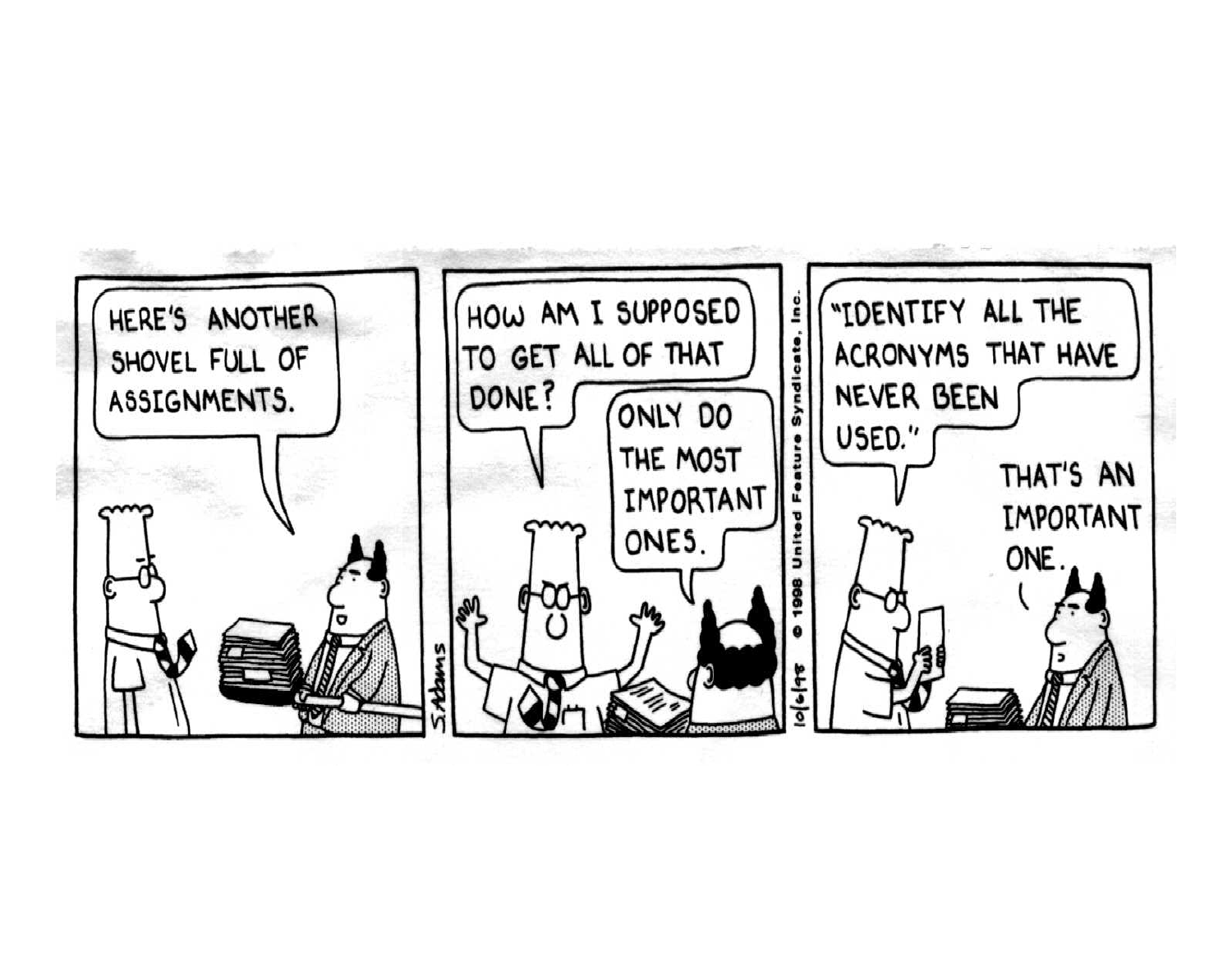## Western Regional Collaboration

Committee on Regional Electric Power Cooperation (CREPC) established in 1983

- Joint committee of the WIEB and WCPSC
- Includes all state/provincial agencies in WI with electric power responsibilities
- Effective forum for interstate discussions and regional interactions with industry and FERC
- Action by unanimous vote
	- Supported formation of the Western Systems Power Pool
	- Supported creation of regional transmission groups (WRTA, SWRTA, NRTA)
	- Supported creation of WECC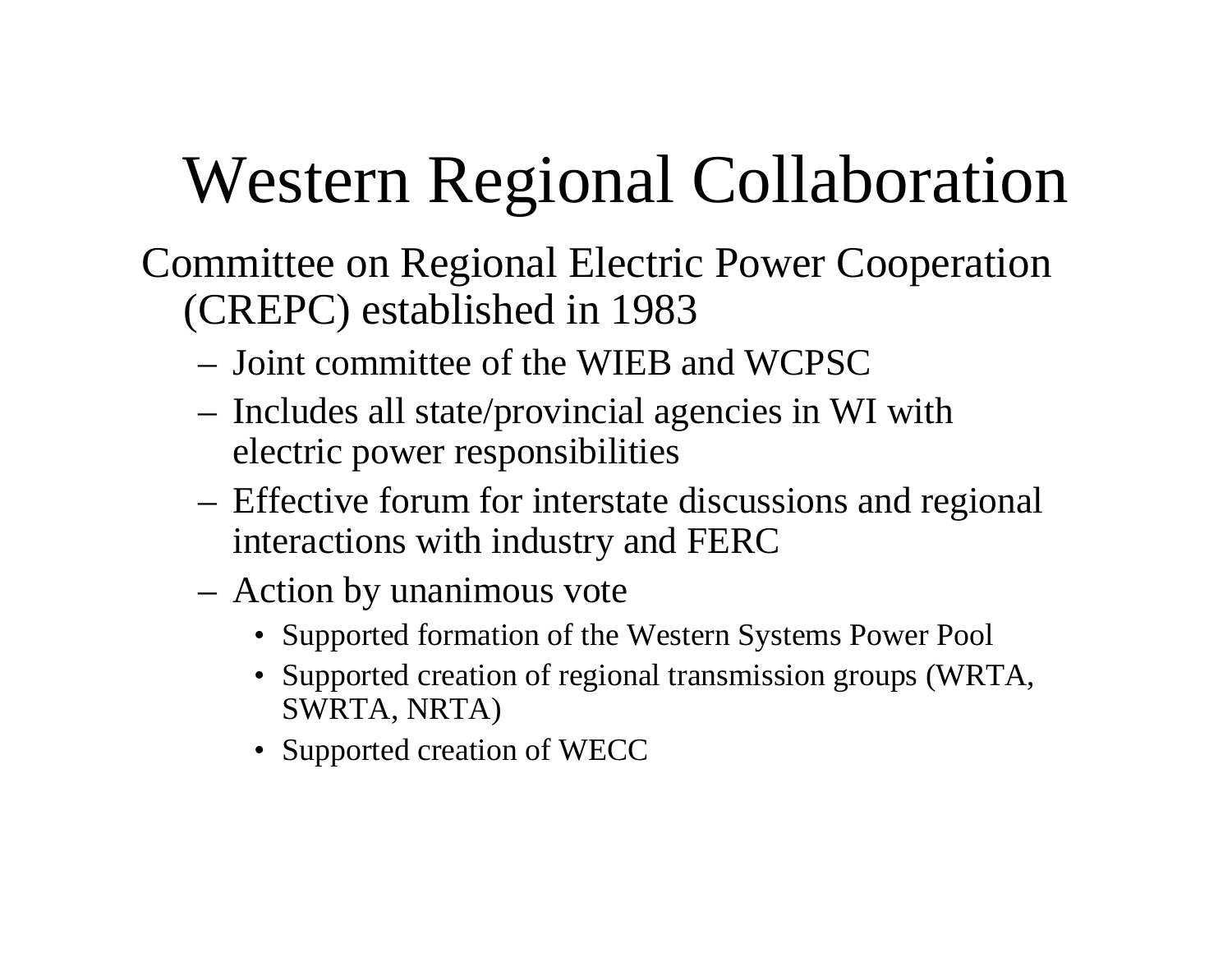# West-wide Resource Assessment Team (WRAT)

- West-wide Resource Assessment Team (WRAT) is an *ad hoc* technical working group within CREPC
- Participants from technical staff of 7 states (CA ID WA MT OR UT WY NV) plus representation and support from NWPPC.
- $\bullet$  Initiated series of conference calls after Fall 2002 CREPC meeting
- •• Impetus for formation – FERC's SMD
	- –uncertainty over resource availability
	- –- desire to indicate to FERC West is functioning on its own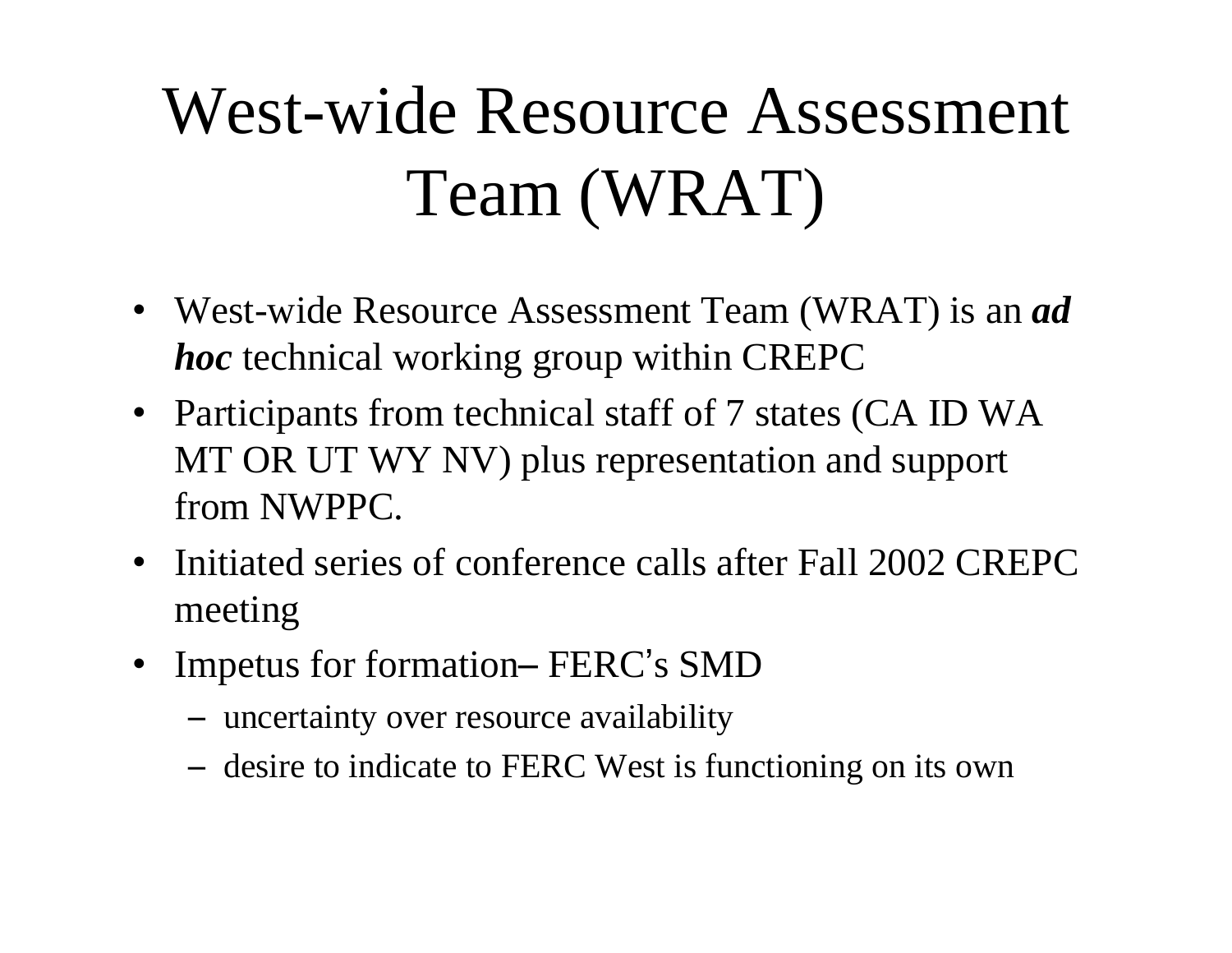## Review of Western Resource Assessment Efforts

- • Northwest Power Planning Council (http://www.nwcouncil.org/)
- • California Energy Commission (http://www.energy.ca.gov/index.html)
- $\bullet$  Seams Steering Group--Western Interconnection (http://www.ssg-wi.com/)
- $\bullet$  Western Electricity Coordinating Council (http://www.wecc.biz/main.html)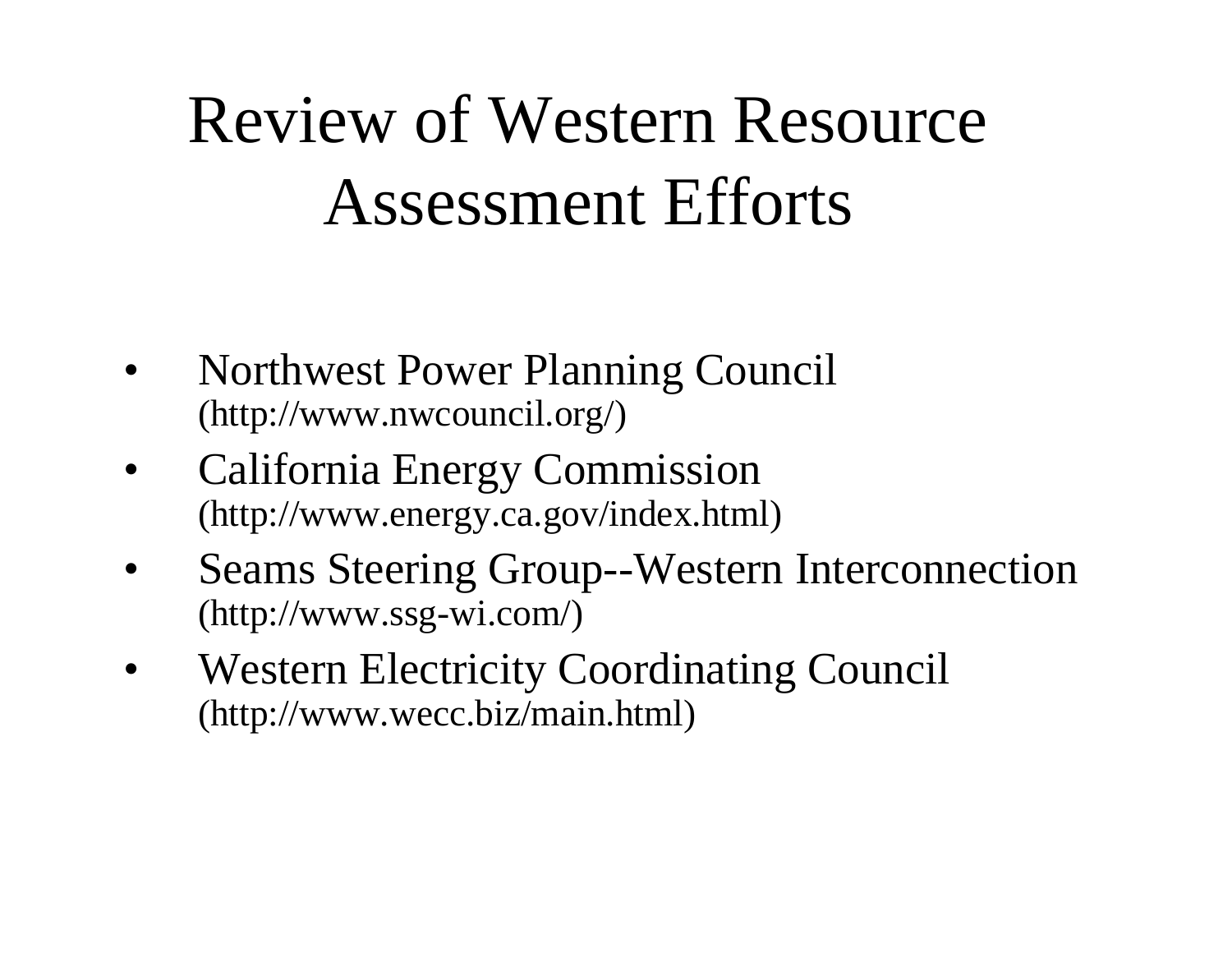# Resource Assessment Report to CREPC--Conclusions

- Current assessment efforts not sufficiently comprehensive and robust for the entire WI or its sub-regions.
- NWPPC and CEC inherently focus on WI sub-regions and have incomplete data on loads and resources for the portions of the WI outside their respective areas. Because imports and exports are critical, a west-wide internally consistent assessment remains elusive.
- WECC effort is limited in part by historic role as a voluntary reliability council and the inability to compel participants (and non-participants) to provide complete and consistent information.
- The SSG-WI assessment by design focuses on transmission planning scenarios rather than near-term resource assessment.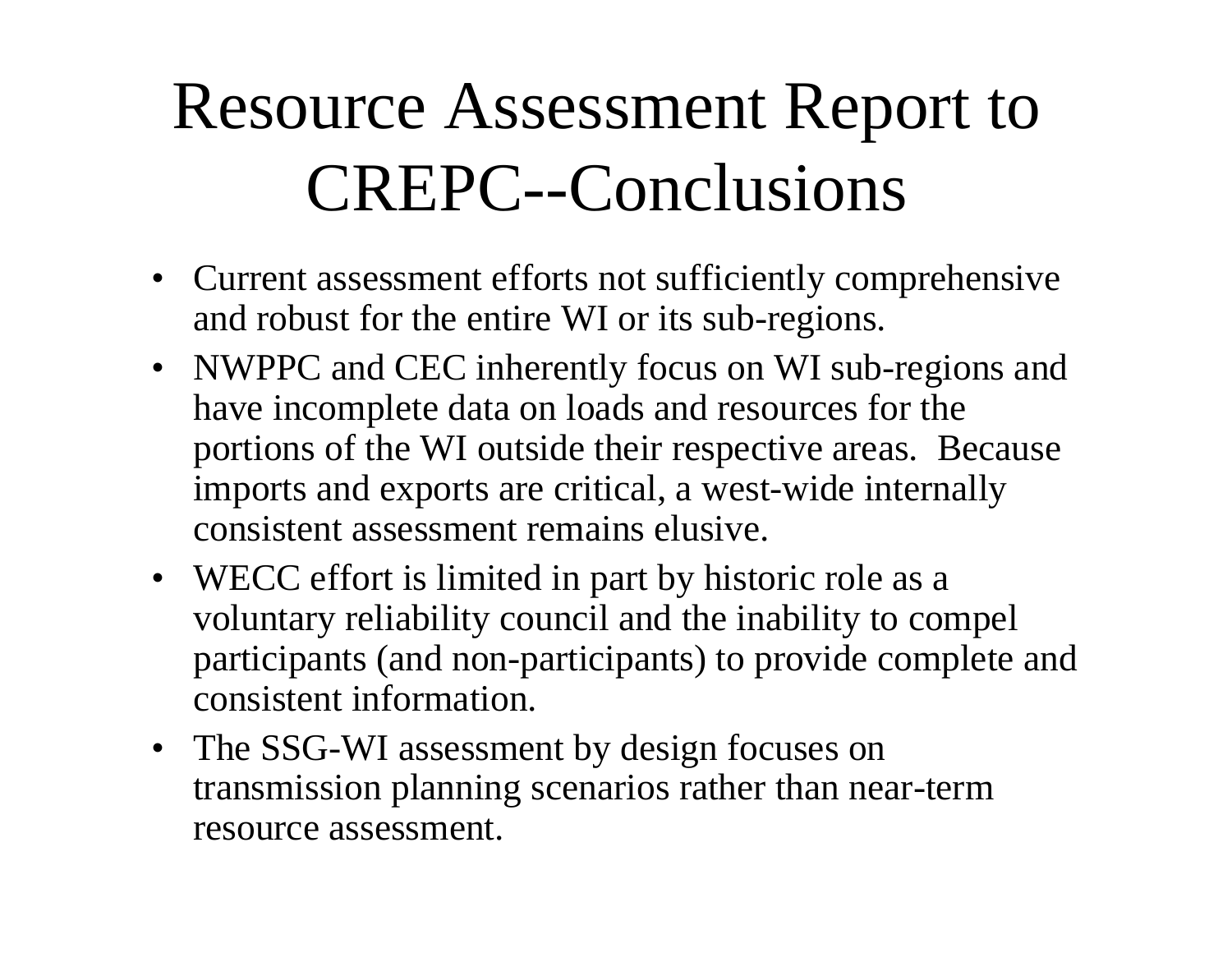## Ideal Outcomes from WRAT

- Robust comprehensive annual analyses
- Transparency in all aspects of analysis
	- An open, public process to develop and review results
	- Identification of analytic inputs from public domain
	- Development and scrubbing of public data bases
	- Provision for maintenance and updating of data bases
	- Prevent further devolution of public sites (e.g., WICF)
	- Refrain from proprietary black box approaches
- Integration of generation and transmission planning methods
- Encouragement of multiple methodologies
- Support for multiple entities asking related questions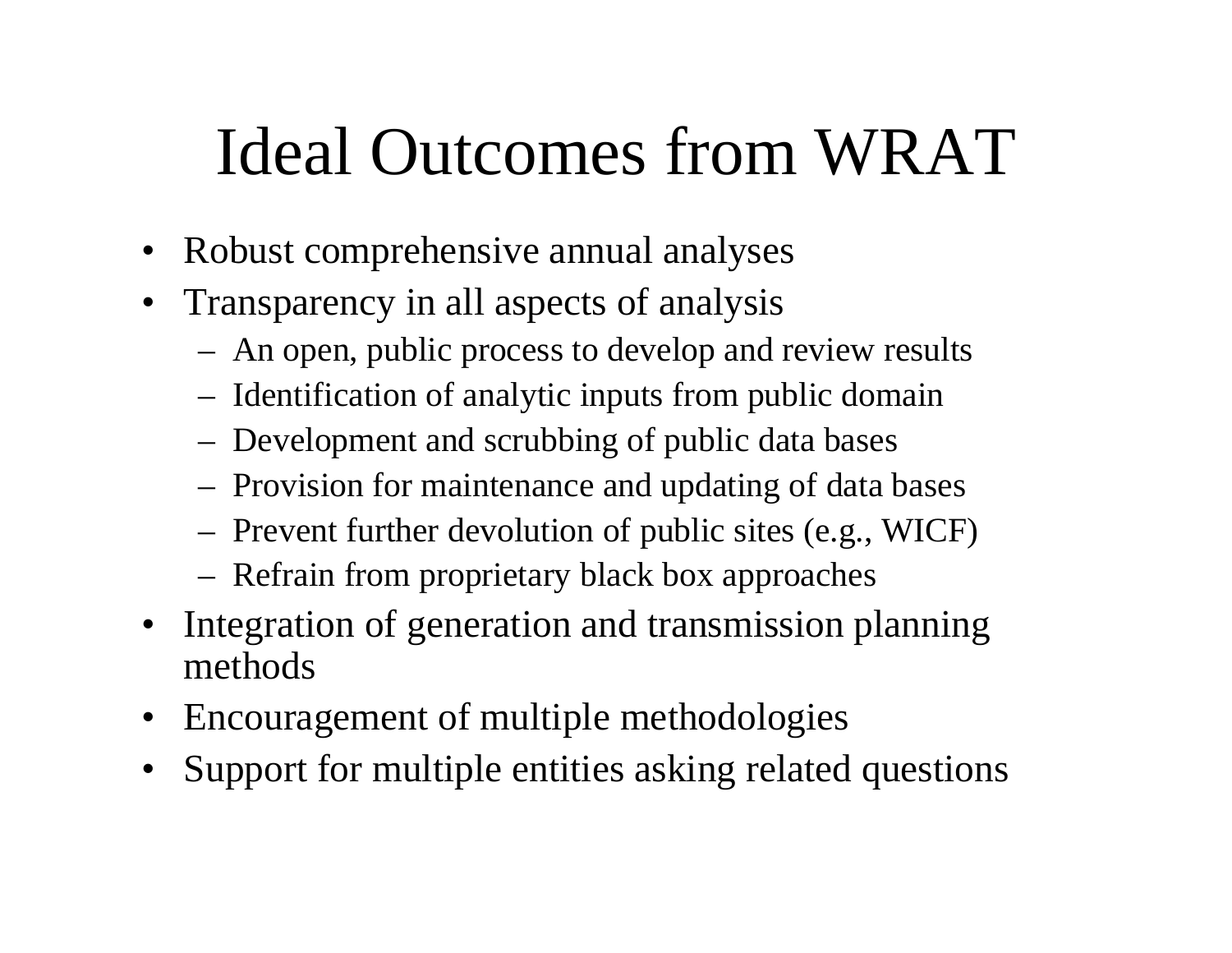## Ideal Outcomes (cont.) -- Leadership from Industry & Regulators

- Industry--
	- Develop and maintain data bases
	- Utilize multiple methodologies
	- Cooperate with one another
	- Form partnerships with technical staff of agencies
	- Develop improved modeling approaches
- Regulators--
	- Require development of public data bases
	- Develop uniform guidelines for data confidentiality classification.
	- Conduct oversight of assessment results
	- Support industry commitments to transparency
	- Commit to ongoing participation of technical staff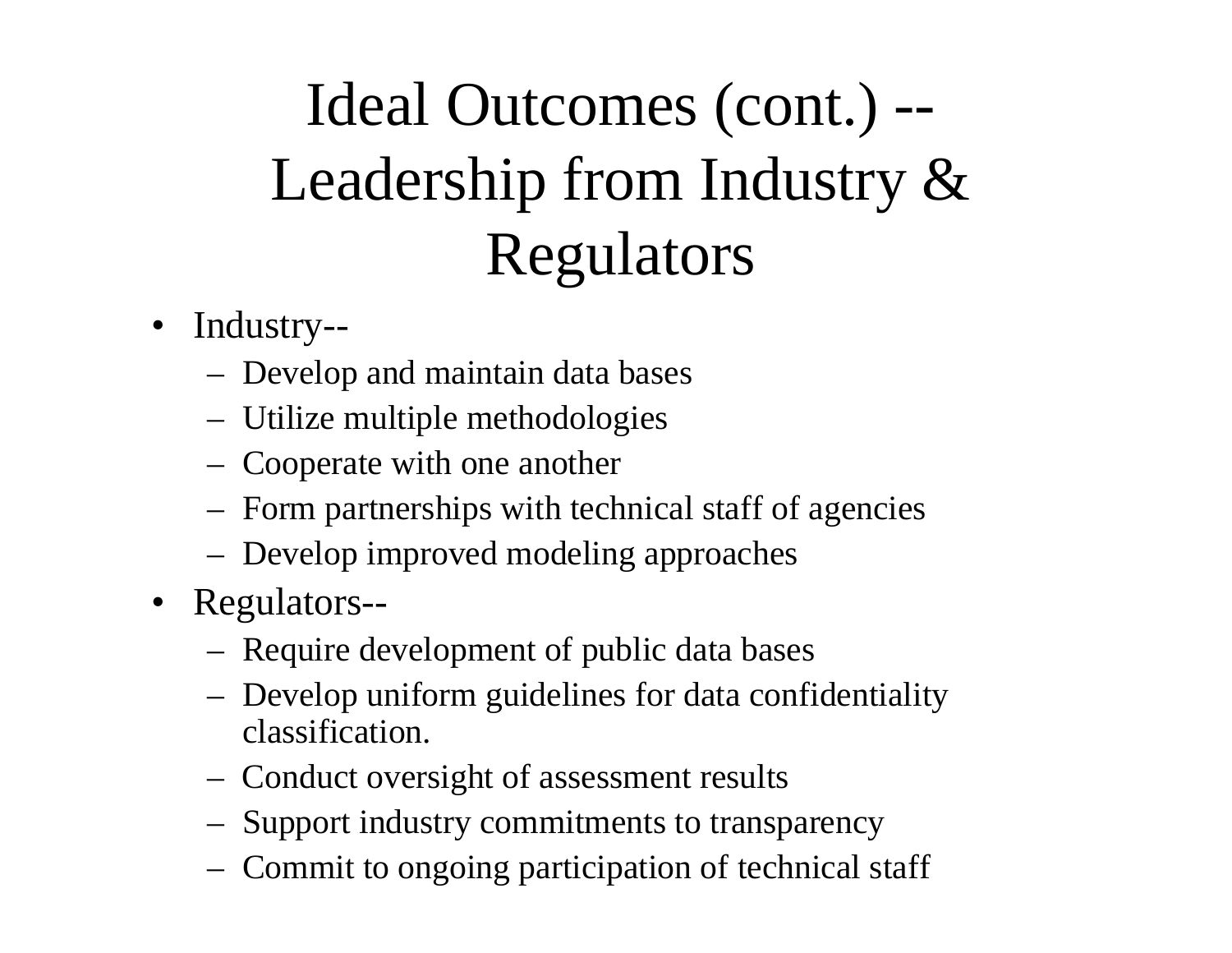## Western Regional Collaboration

### **Gubernatorial leadership driven by 2000/2001 crisis**

- 1/01 Emergency energy conservation appeal
- 2/01 Energy policy roundtable
- 5/01 Transmission roundtable
- 8/01 Conceptual Transmission Plans report
- 2/02 White paper on transmission financing
- 6/02 12 governors/4 federal agencies sign transmission permitting protocol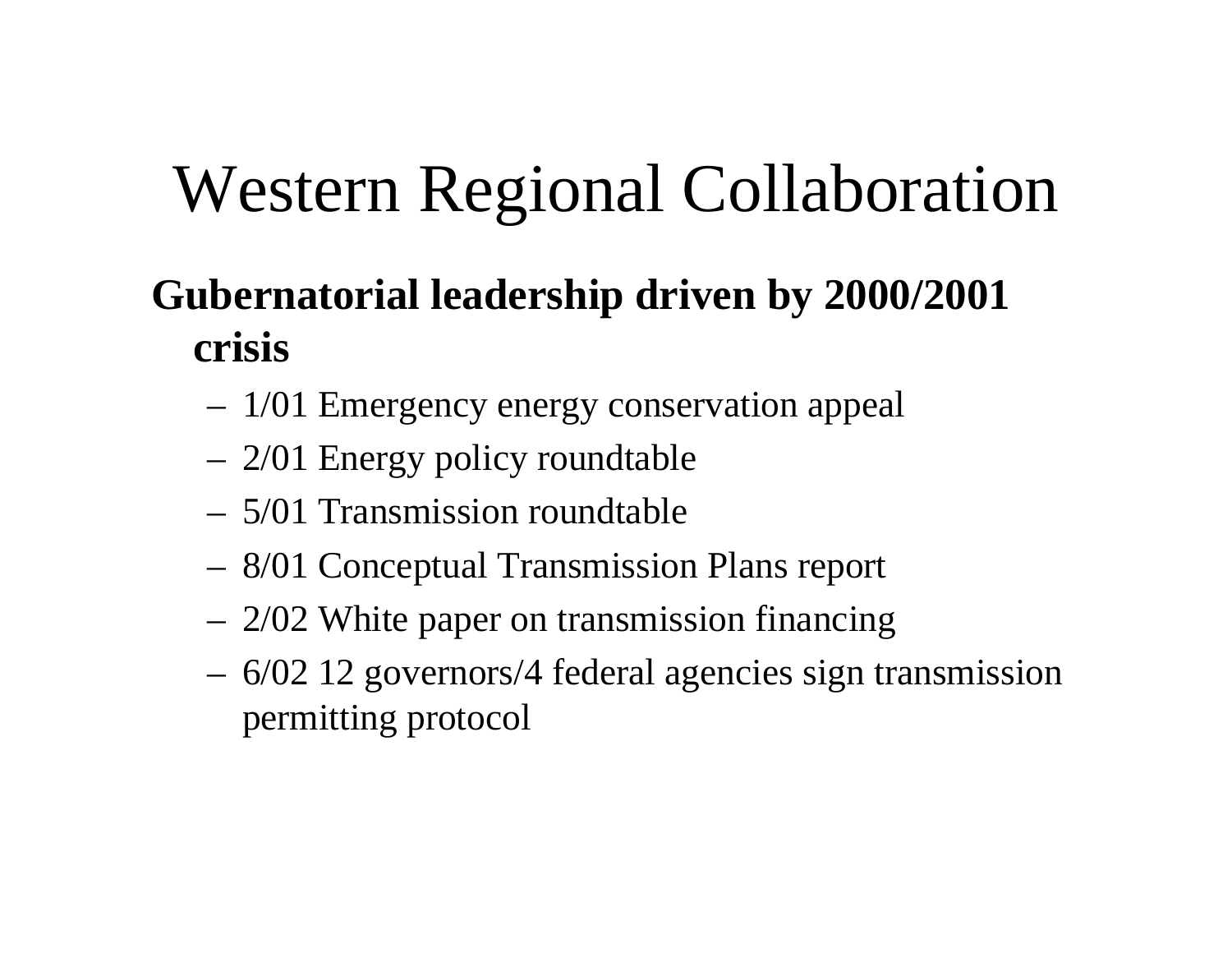### The "Perfect" Storm

**Poor Hydro Conditions**

**Tightening Supplies & Higher Gas Prices Environmental Constraints**

**Underinvestment in Generation, Efficiency**

**Growing** 

**Unprecedented High Wholesale Power Prices, Risk of Curtailment**

**Limited Price Response**

> **Dysfunctional California Market**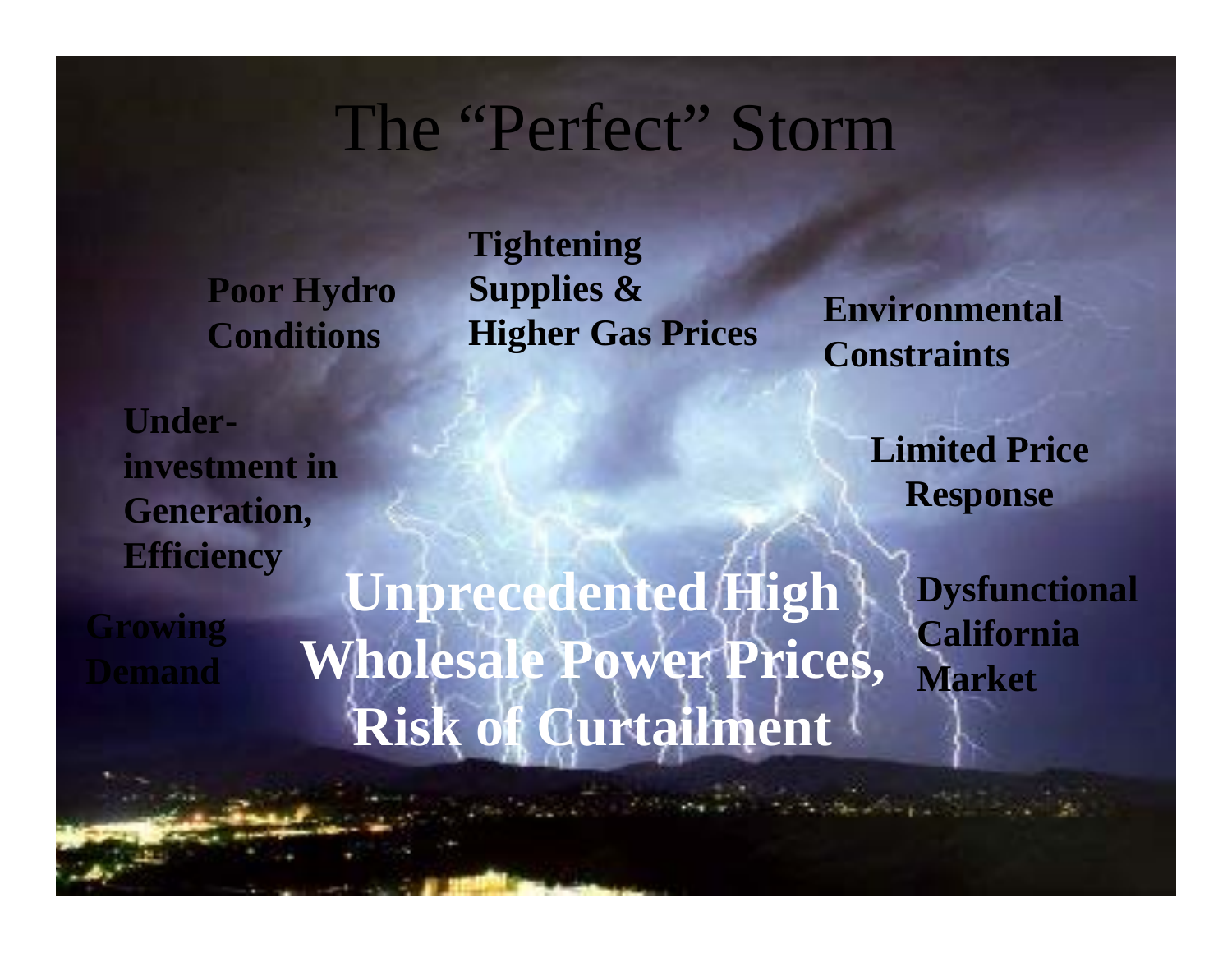## Background -- What you need to know about the NW

- Hydro-based system
	- 70 percent of generation in "normal" year
	- Little ability to store hydro energy from year to year
		- 30-40% of normal runoff
	- Significant variability
		- $\bullet$  +/- 4000 Avg Megawatts around the average
	- Used to plan for "critical hydro," but that's now up to the market
- Joined at the hip to rest of West Coast -- strong interconnections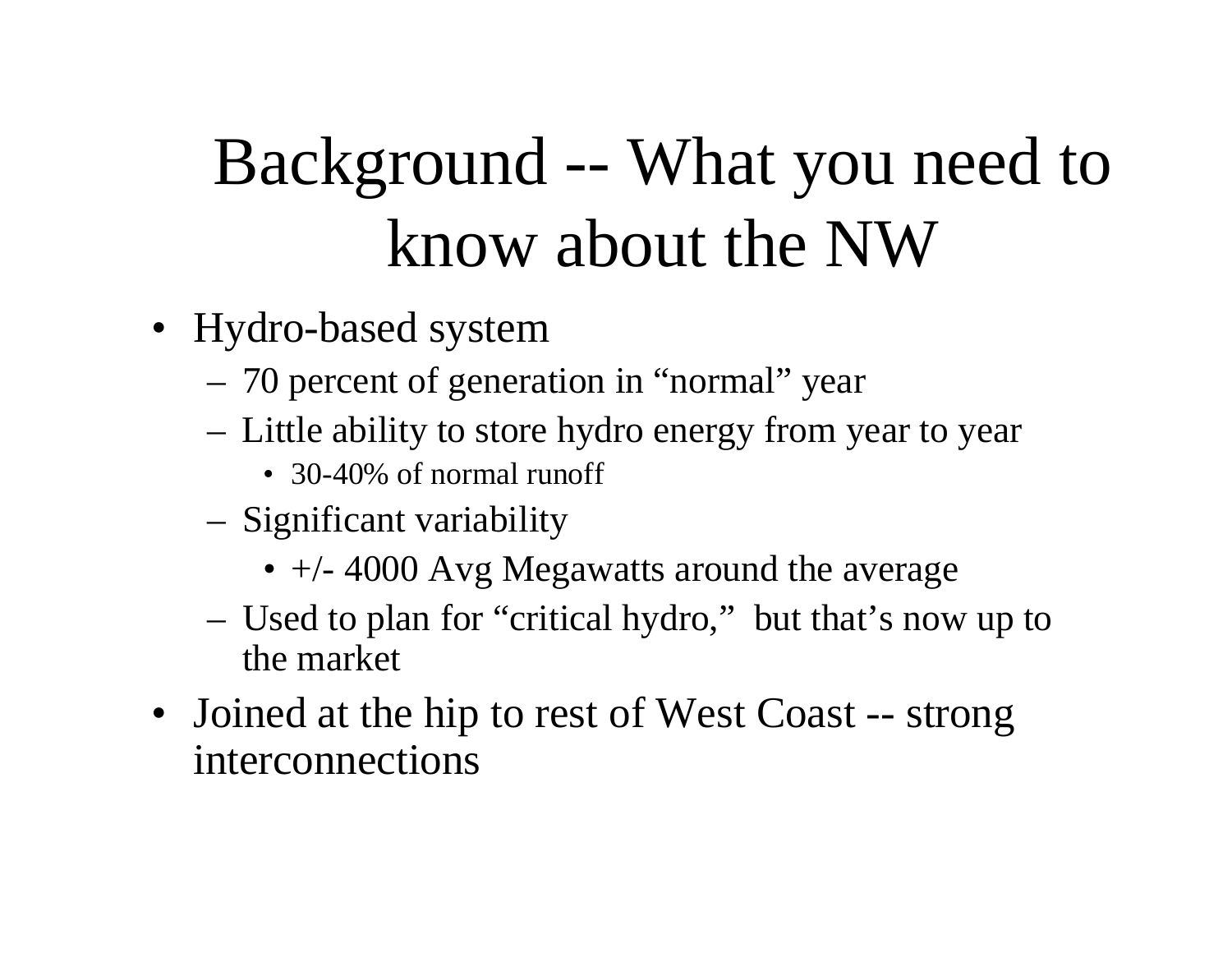### What happened in 2000-2001?

**Monthly Average Mid-C Price**

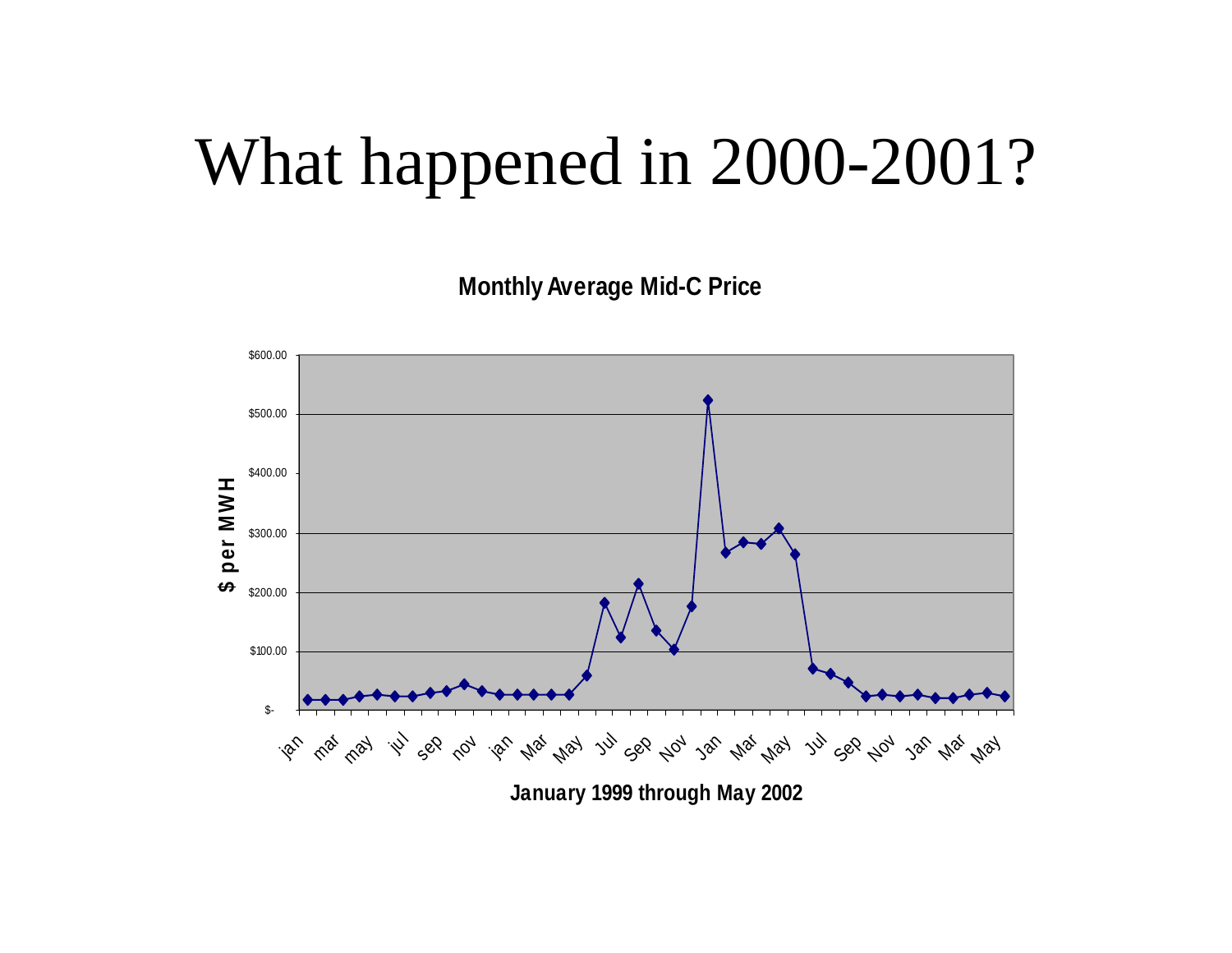### Western Regional Collaboration

### **December 2002**- **Governors direct investigation of WI electricity decisionmaking mechanism**

- Forming joint CREPC/WGA steering committee
- Requested DOE assistance in parallel to NGA/NARUC effort in Eastern Interconnection
- Status report to governors in February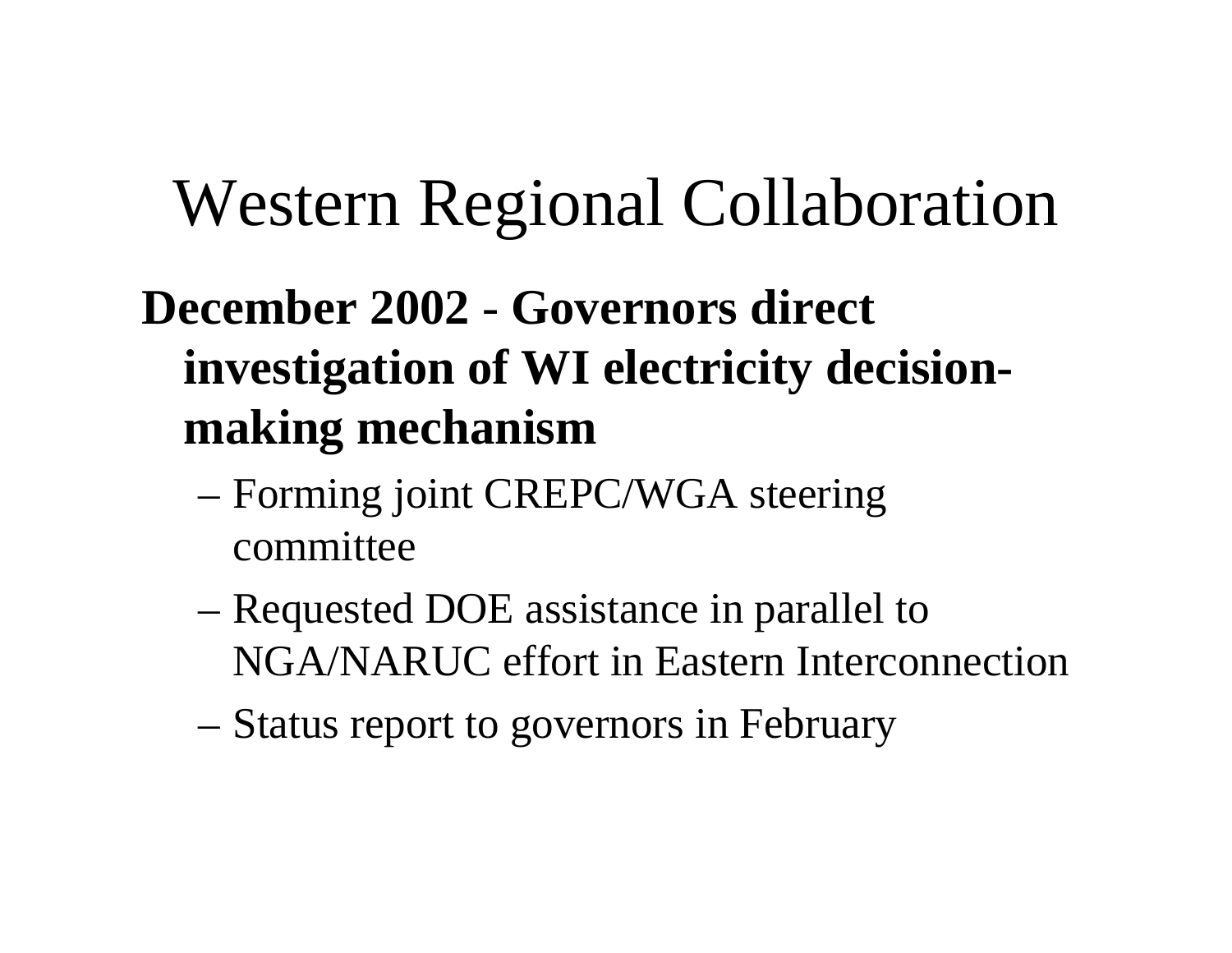#### **Proposed Sequence of Analysis of a Western Regional Decision-Making Mechanism**

**Should a Western Interconnection decision-making mechanism be considered? How could it add value to the extensive on-going collaboration in the WI?**

> **If a decision-making mechanism is to be created, should it address: Only issues under state jurisdiction? Only issues under FERC jurisdiction? Issues under both FERC and state jurisdiction? Some combination of the above?**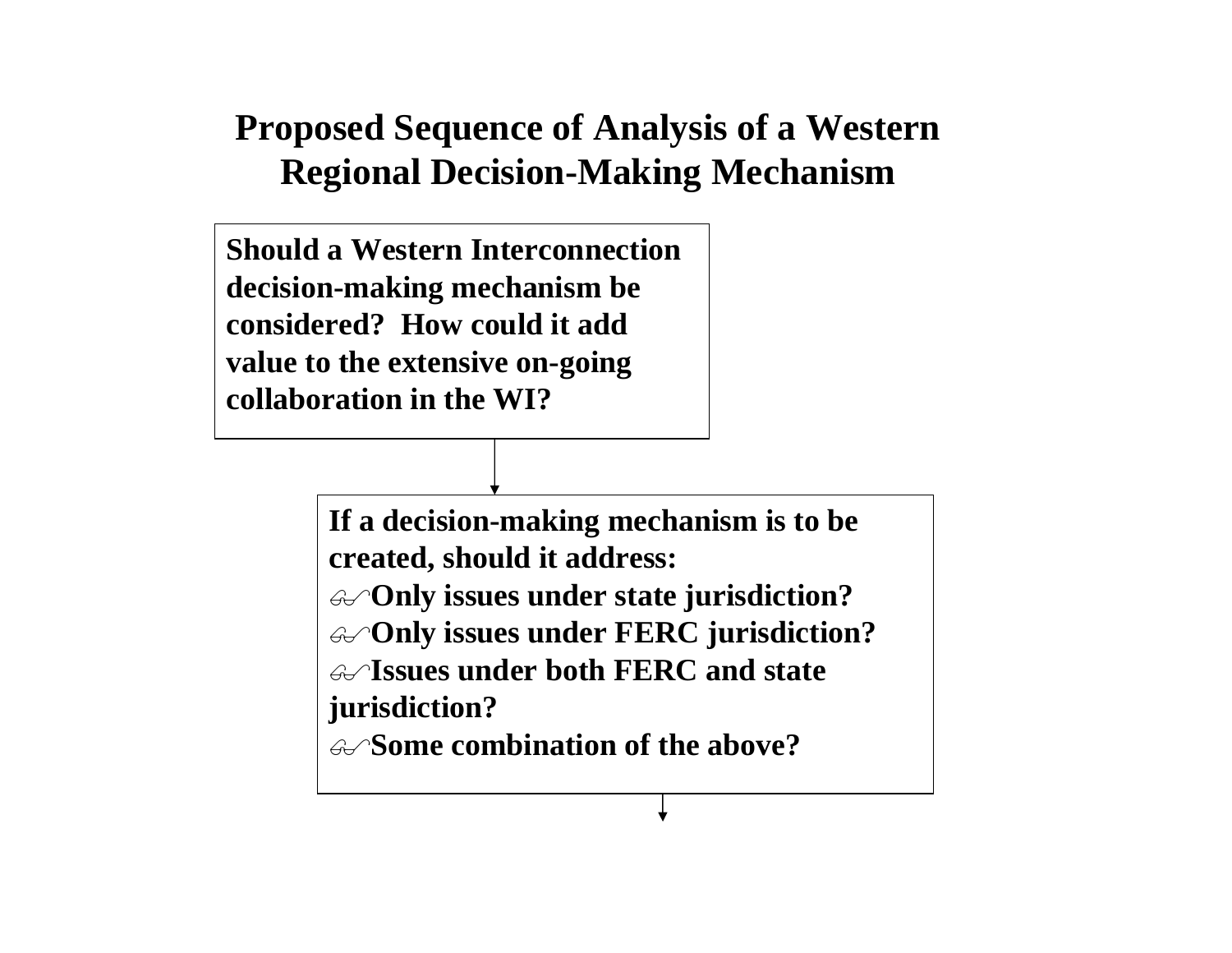#### **What substantive topics would be the highest priority?**

- **Grid reliability**
- **FERC market rules**
- **Implementation of the WGA transmission permitting protocol**
- **Market monitoring**
- **Resource assessment**
- **Transmission expansion**
- **Rate design and revenue requirements**
- **Other (seams between RTOs and between RTO and non-RTO participants, demand response, interconnection policies, efficient use of the grid, energy efficiency, related environmental policies)**

**Will the priority of topics and the value of a regional decision-making mechanism change depending on the evolution of the industry (e.g., if RTOs are developed, if SMD is implemented)?**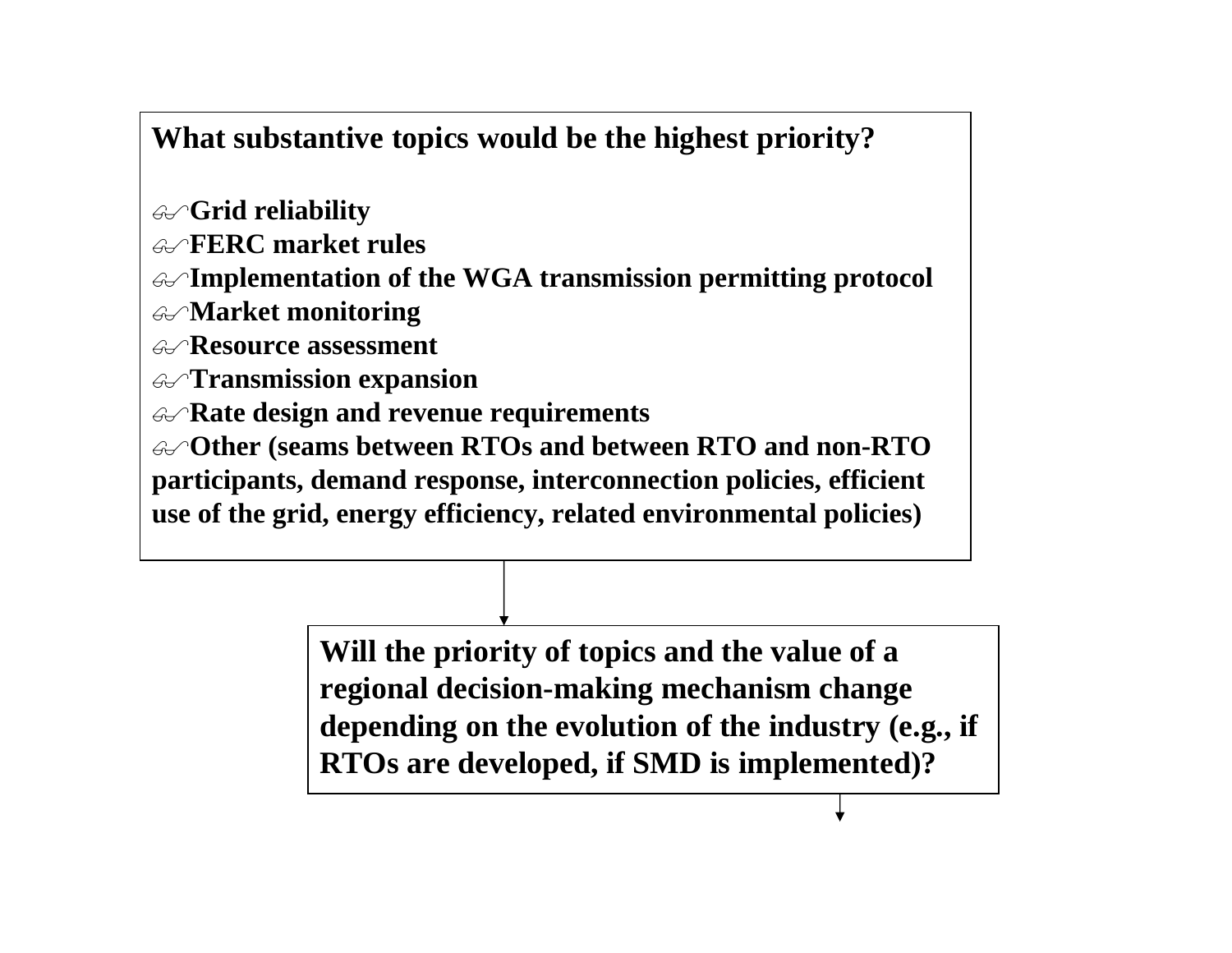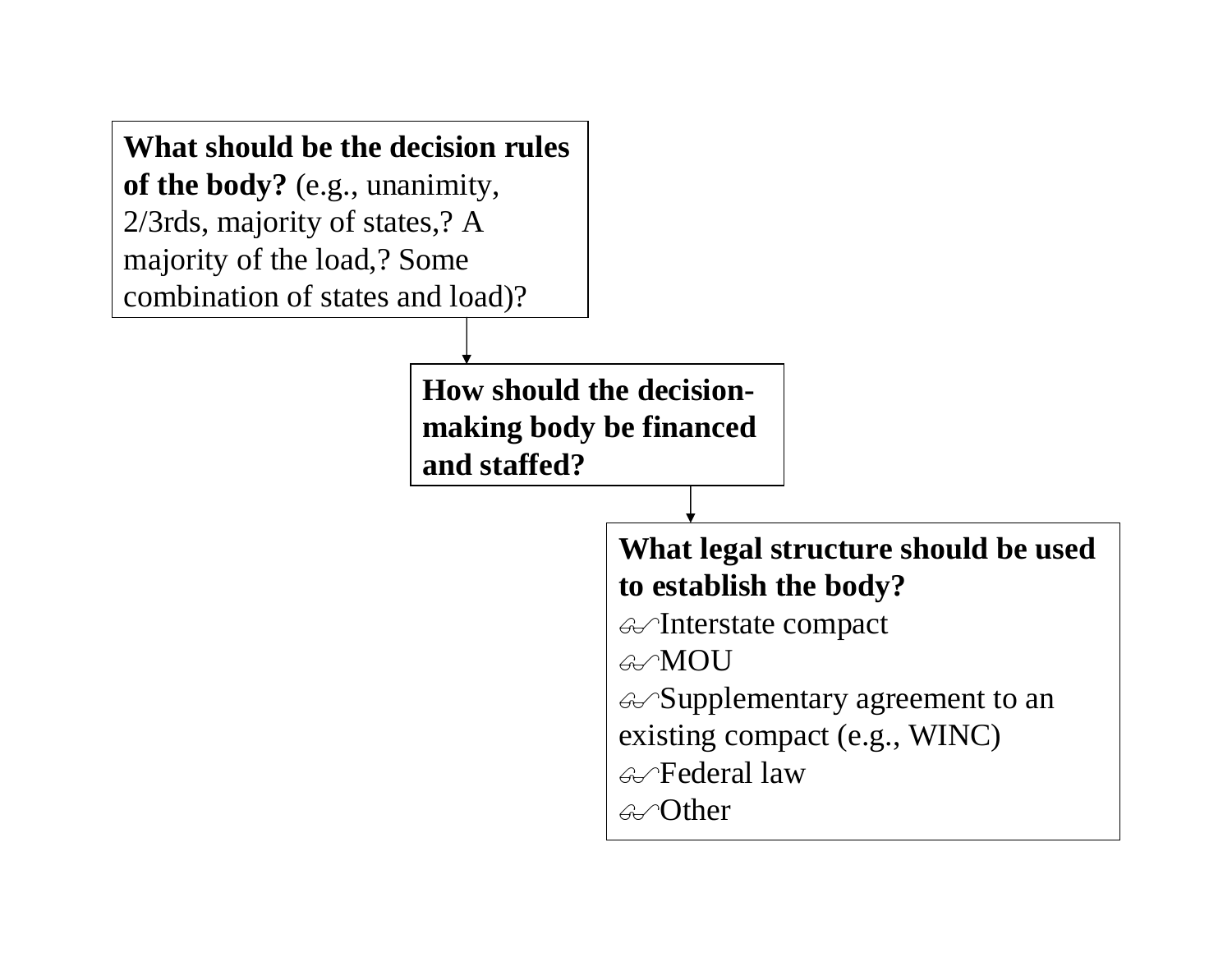**Is it feasible to implement a decision-making mechanism or body whose responsibilities evolve over time?**

#### **Who should appoint members to the decision-making body?**

Governors

 $\mathcal{A}\!\!-\!\!PUCs$ 

 $\mathcal{A}$  $\mathcal{B}$ oth

Legislative confirmation?

**What would be the legal effect of the body's decisions? (e.g., information to states/ FERC, recommendations, recommendations that require deference)?**